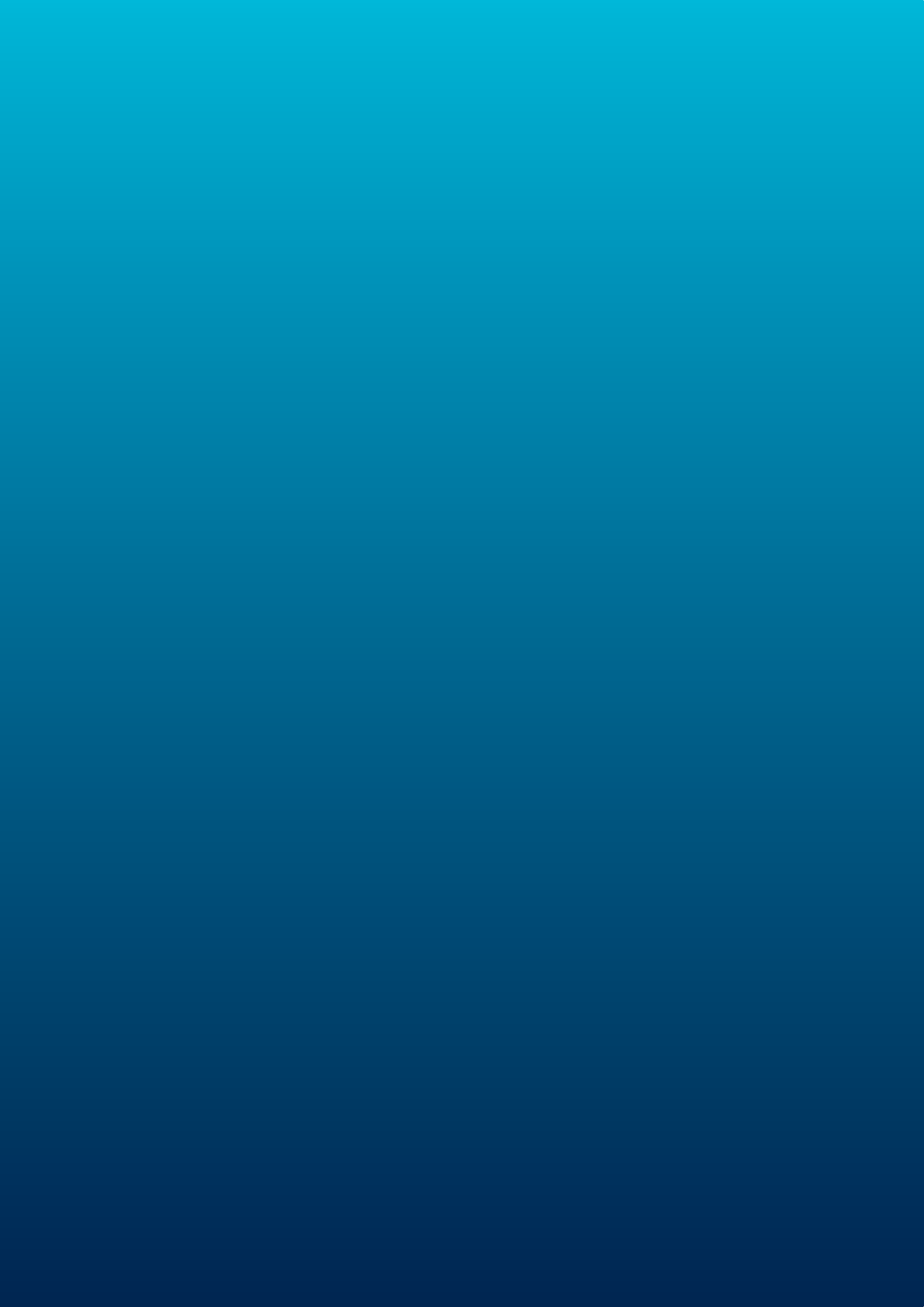# Contents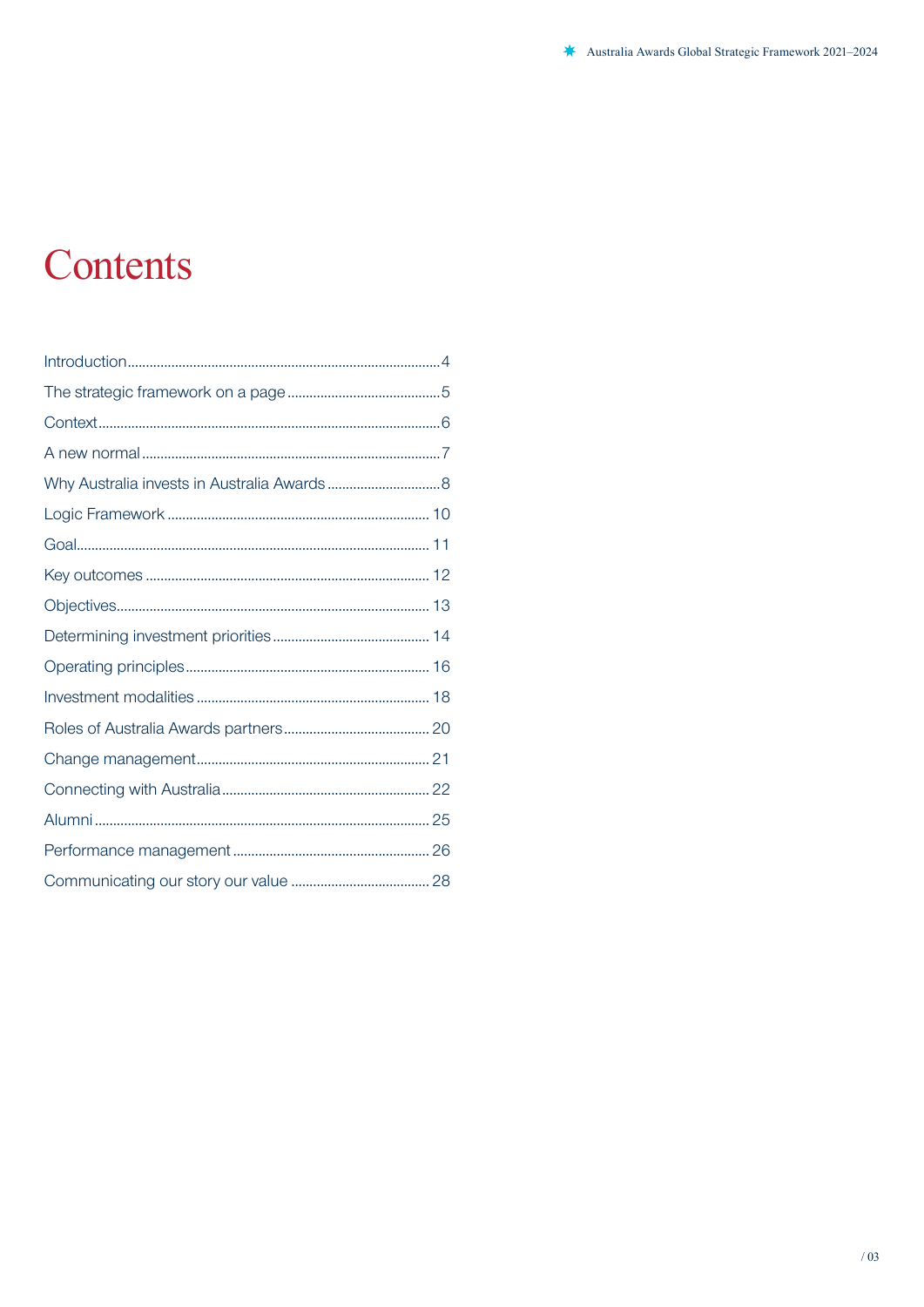### <span id="page-3-0"></span>Introduction

Australia Awards have contributed to development and diplomacy in the Indo-Pacific region for over 70 years. From the Colombo Plan of the 1950s, Australia's development program and foreign policy has invested in human capital by supporting generations of emerging leaders from developing countries to undertake tertiary education in Australia.

Australia Awards are prestigious, transformational scholarships and short courses offered to emerging leaders from developing countries for study, research and professional development in Australia and the region so they can return home and contribute to their nations' development, prosperity and resilience. Since the Colombo Plan seven decades ago to today's Australia Awards, more than 100,000 women and men have received an Australian Government scholarship to study in Australia.

Australia Awards are a feature of nearly all of Australia's bilateral aid programs, building the human resource capacity of partner countries within mutually agreed development sectors.1

Considerable value is attached to Australia Awards at the highest levels of partner governments, with Australia Awards contributing strongly to our reputation in the region and to bilateral relationships. Australia Awards alumni add to Australia's people-to-people networks including the Australian Government, Australian universities and Australian businesses.

Australia Awards are administered by the Department of Foreign Affairs and Trade (DFAT) and the Australian Centre for International Agricultural Research (ACIAR). Australia Awards supports partner countries to progress their development goals. While the Australia Awards is strongly anchored in the Indo-Pacific region, partner countries are located across the Pacific, East Asia, South and West Asia and Africa.

This is a strategic framework for the devolved ecosystem of the Australia Awards. It supports a balance between global consistency and local flexibility, with a timeframe of 2021–2024 to cover the immediate COVID-19 response and beyond.

The strategic framework outlines why DFAT invests in the Australia Awards and specifically:

- outlines why Australia invests in Australia Awards
- sets out the goal and key outcomes for Australia Awards
- reflects the challenges and opportunities in the 'new normal' of COVID-19 and beyond
- details the operating principles and priority areas for Australia Awards
- outlines Australia Awards modalities as we emerge from the COVID-19 disruption
- articulates the roles of Australia Awards partners
- explains how performance of Australia Awards investments will be measured.

The Australia Awards are a key pillar of the development program, accounting for 5 per cent of Australia's total ODA budget for FY 2021–22.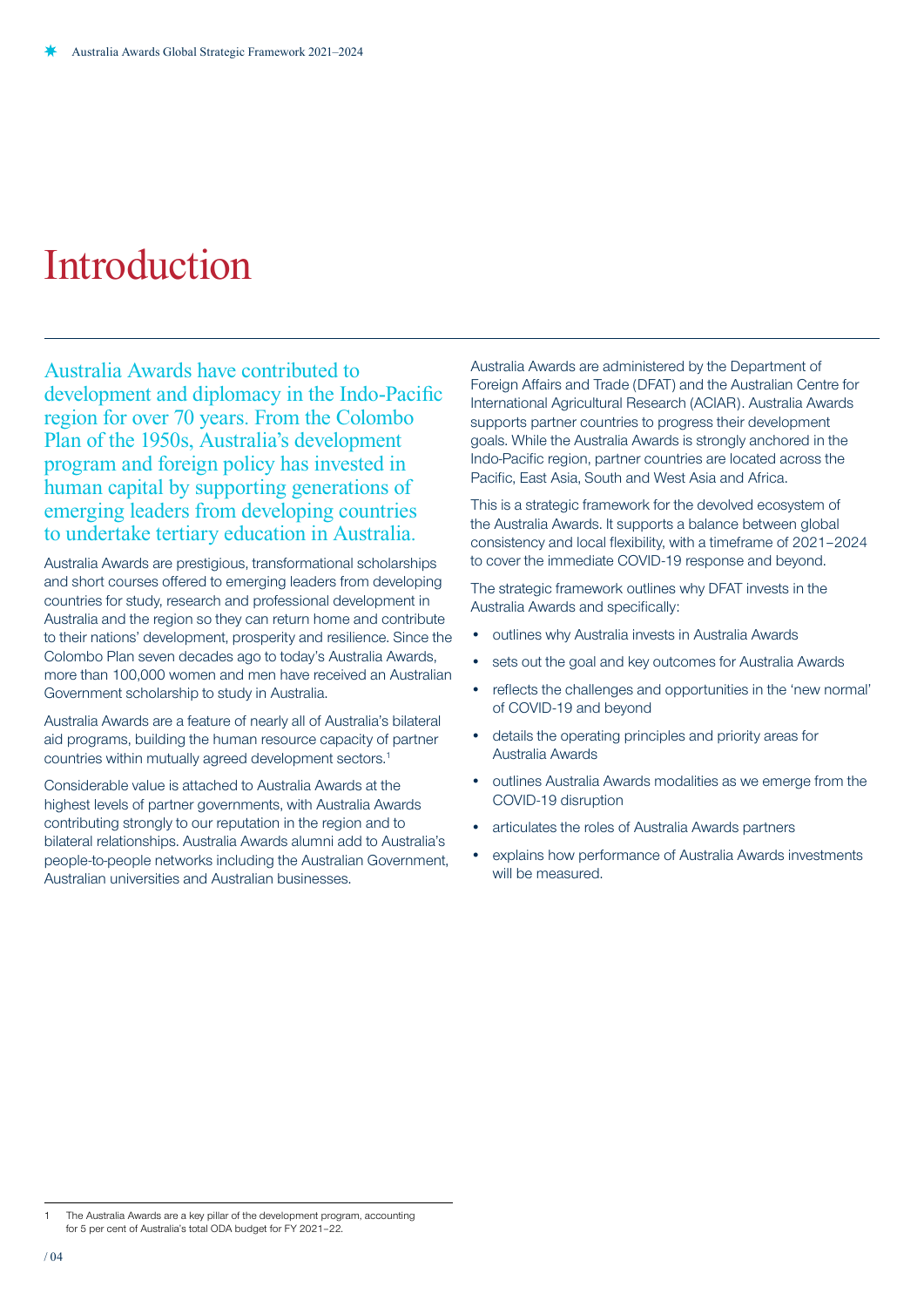# <span id="page-4-0"></span>The strategic framework on a page

| Importance                       | Education underscores prosperity, resilience and stability at all levels. Giving the next generation<br>of global leaders the opportunity to undertake study, research and professional development<br>with Australia builds the capacity of our partner countries to address development challenges<br>and builds invaluable connections and trust between nations that advances Australia's national<br>interests.                              |
|----------------------------------|---------------------------------------------------------------------------------------------------------------------------------------------------------------------------------------------------------------------------------------------------------------------------------------------------------------------------------------------------------------------------------------------------------------------------------------------------|
| <b>Direction</b>                 | The Strategic Framework supports targeted and flexible delivery in the context of COVID-19 and<br>beyond. While maintaining its distinctive identity and prestige, country and regional programs will<br>have scope to develop and pilot flexible delivery options tailored to the country context including<br>remote learning, online and hybrid modalities.                                                                                    |
| <b>Logic</b><br><b>Framework</b> | The goal of Australia Awards is to support partner countries to achieve their development goals<br>through education and knowledge transfer and to build enduring relationships with Australia that<br>advance mutual interests. To realise this goal, it seeks to achieve two key outcomes:                                                                                                                                                      |
|                                  | 1. Alumni use their skills, knowledge and networks to contribute to sustainable development                                                                                                                                                                                                                                                                                                                                                       |
|                                  | 2. Alumni contribute to cooperation between Australia and partner countries.                                                                                                                                                                                                                                                                                                                                                                      |
| <b>Priorities</b>                | The Strategic Framework has three Immediate & Intermediate Priorities aligned with<br>Partnerships for Recovery: Australia's COVID-19 Development Response: health security;<br>stability; and economic recovery. It has six Long Term Priorities: Agriculture, fisheries and<br>water; Building resilience; Education and health; Effective governance; Gender equality and<br>empowering women and girls; Infrastructure, innovation and trade. |
| <b>Principles</b>                | Australia Awards operates within five key principles:                                                                                                                                                                                                                                                                                                                                                                                             |
|                                  | 1. Alignment between Australia and partner country development priorities                                                                                                                                                                                                                                                                                                                                                                         |
|                                  | Merit-based selection<br>2.                                                                                                                                                                                                                                                                                                                                                                                                                       |
|                                  | Equity of access<br>З.                                                                                                                                                                                                                                                                                                                                                                                                                            |
|                                  | 4. Value for money and evidence-based decision making                                                                                                                                                                                                                                                                                                                                                                                             |
|                                  | 5. Promote Australia Awards and leverage alumni engagement.                                                                                                                                                                                                                                                                                                                                                                                       |
| <b>Partners</b>                  | Australia Awards are administered by DFAT on behalf of DFAT and ACIAR. They are delivered<br>and supported by a range of partners who play a crucial role in contributing to Australia Awards'<br>success including Managing Contractors, partner country governments, education providers,<br>awardees, alumni and the Global Tracer Facility.                                                                                                   |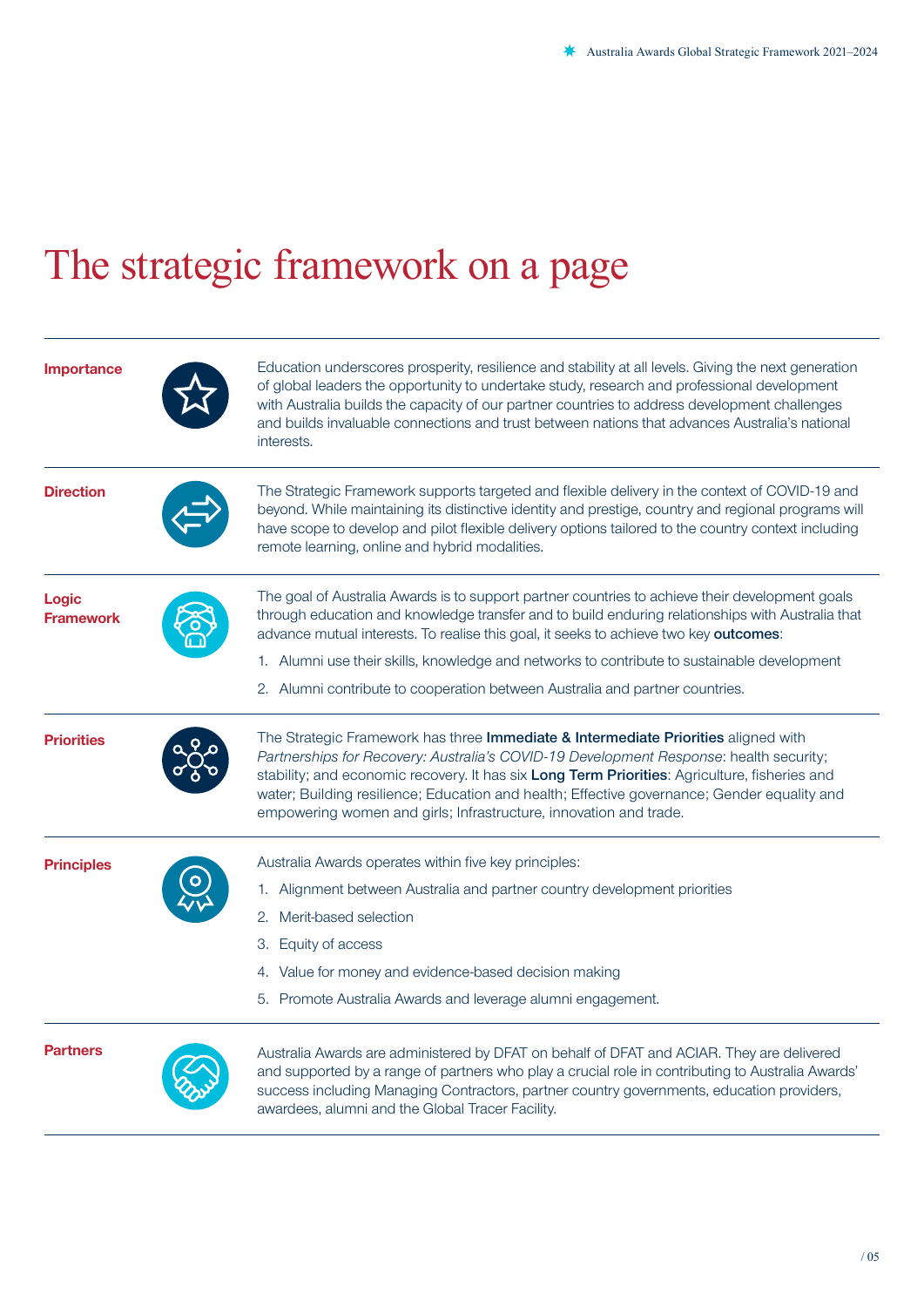### <span id="page-5-0"></span>**Context**

Australia Awards are resilient to COVID-19 disruptions. While Australia's international borders remained closed for an extended period, recipients were unable to mobilise to commence their study. Those who completed experienced delays returning to their home countries. The Australia Awards network worked closely with partner countries to facilitate the international movement of recipients throughout the pandemic.

During this time the Australian tertiary education sector innovated to build flexibility and resilience. Australia continues to respond to this context by adapting to the broader changes in international education which have been accelerated because of the pandemic. Country and regional programs and delivery partners including education institutions increased the availability of online learning and expanded in-country options. Australia Awards research monitored awardee experience of aspects of life and study affected by COVID-19 disruptions. Themes included mental health, online learning and support networks to understand and respond to awardee experiences and needs. Australia Awards continues to address the challenges facing current and future awardees and alumni throughout the pandemic.

This strategic framework supports Australia's whole-ofgovernment policy, *[Partnerships for Recovery — Australia's](https://www.dfat.gov.au/sites/default/files/partnerships-for-recovery-australias-covid-19-development-response.pdf)  [COVID-19 Development Response](https://www.dfat.gov.au/sites/default/files/partnerships-for-recovery-australias-covid-19-development-response.pdf)*. While our efforts are focused in the region, we remain engaged in global relief and recovery efforts to support a coordinated international response. Through Australia Awards, Australia is building the capacity of partner countries to support pandemic responses and long-term health security, stability and economic recovery. This is being achieved through the integration of Australia Awards into Australia's wholeof-government country and regional programs that contribute to respective country COVID-19 Development Response Plans (CRPs). COVID-19 related areas of study will be a priority in the foreseeable future, supporting efforts to strengthen health security and economic activity.

COVID-19 has been front and centre to DFAT's Pacific Step Up, through which Australia aims to take its partnerships with the Pacific to a new level to realise a secure, open, resilient and prosperous Indo–Pacific, while also strengthening and diversifying partnerships across the globe. Australia Awards are a key element in building Australia's relations and partnerships with developing countries in the Indo-Pacific region and beyond. This framework also advances Australia's policy commitments highlighted in the 2017 Foreign Policy White Paper. Australia Awards helps Australia to realise its commitment to education, training and research exchanges which build influence and strengthen people-to-people links and mutual understanding. It also enables Australia to share its experience with economic reform, sustainable development and regulation, to help other governments achieve their own development objectives.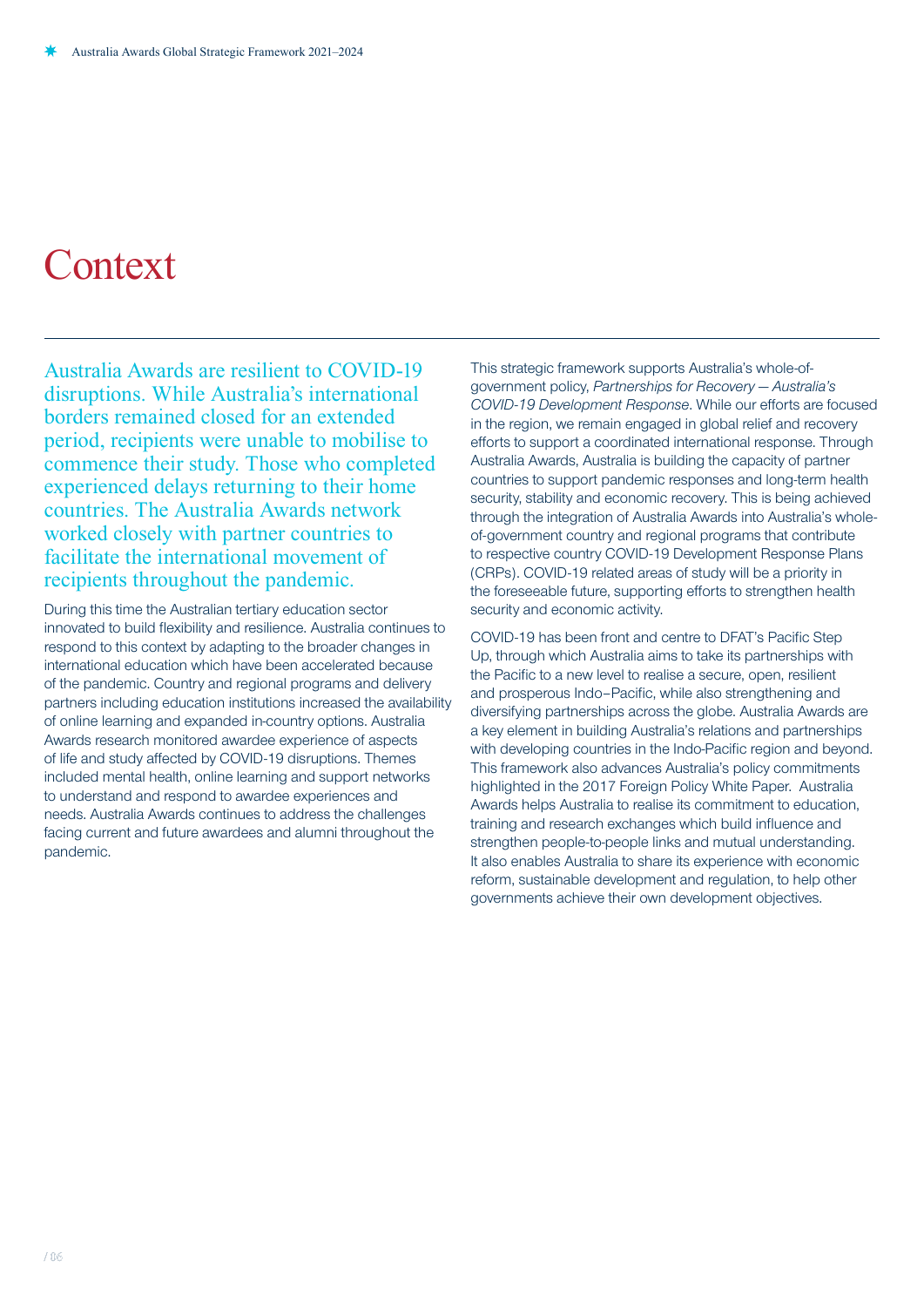### <span id="page-6-0"></span>A new normal

This global framework builds resilience and agility to support the development needs of country and regional programs. It responds to the disruption and impacts of COVID-19 and beyond over the long-term, into a new post-COVID normal. COVID-19 travel restrictions and disruptions are likely to continue to disrupt the ability of recipients to travel out of their home countries.

COVID-19 presents an opportunity to modernise, innovate and pilot new approaches. The Australia Awards network will continue a focus on scholarships to maintain its distinctive brand, value and prestige. Country and regional programs have scope to develop and pilot flexible delivery options tailored to their country context.

Australia Awards will be flexible and targeted, during COVID-19 and beyond, including through:

- increasing access by opening up Australian education to people who are unable to relocate to Australia for long periods of time <sup>2</sup> including through diversification of delivery including offshore and online options
- scope for online and hybrid delivery options that are appealing to recipients and pivot towards long- and shortterm awards in-country and other investments in alumni when recipients cannot enter Australia
- providing broader opportunities, beyond face-to-face and in-country completion of an Australia Awards Scholarship to achieve people to people links, exposure to Australia, and soft power benefits
- other innovations, such as greater region-wide participation such as alumni engagement and thematic engagement across multiple countries, working with respective local and global leaders to address common issues, and accelerating enrichment activities.

<sup>2</sup> This is expected to remove barriers to participation for people who have narrowed opportunities to travel due to multiple obligations outside of work. This relates particularly to women, who often carry responsibility for child-rearing and care for elderly family members. Traveling out of country on long term courses may also create skills gaps and place pressure on critical services for COVID-19.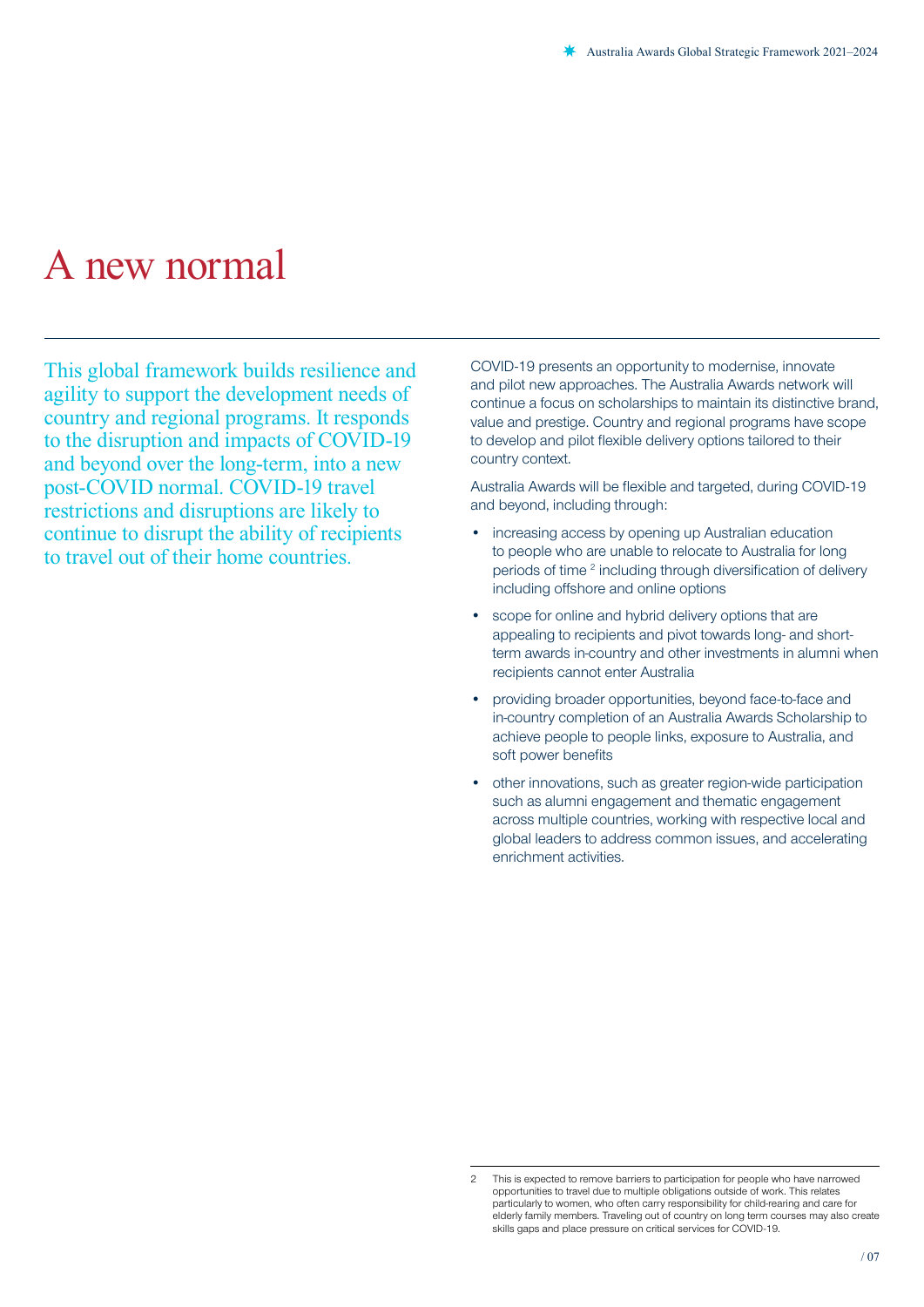### <span id="page-7-0"></span>Why Australia invests in Australia Awards

The Australian Government offers the Australia Awards to invest in the future. Education underscores prosperity, resilience and stability at all levels. It contributes directly to poverty reduction, economic growth, reduced inequality and enhanced stability. Australia Awards are also an important part of Australia's commitment to the United Nations Sustainable Development Goals (Target 4.b – Scholarships) which aims to substantially expand the number of scholarships available to developing countries globally.

Australia Awards are typically offered to mid-career professionals and emerging leaders to undertake a Bachelor, Master or Doctoral degree to build on their existing skills and expertise. This aligns with the World Bank findings that 'A highly skilled workforce comprised of workers who have a solid postsecondary education is a prerequisite for a country's ability to innovate and for its healthy long-term growth'. <sup>3</sup> The rationale for our focus on building human capital is further demonstrated by research and statistics generated through the World Bank's Human Capital Project which emphasises the link between education and economic growth.<sup>4</sup>

Through Australia Awards, Australia is building the capacity of our partner countries to address development challenges and provide opportunities for strengthening strategic partnerships. Over the past decade, this has included Australia expanding beyond traditional long-term scholarships to offer a sophisticated suite of education, training and professional development opportunities.

Short courses also contribute to development impact. They allow awardees to quickly develop specific skills to return to their positions. Short courses are nimbler and more targeted to addressing skills gaps and needs of partner countries. They support connections between government, business and civil society organisations in Australia and in partner countries. With their tailored approach to skills development, short courses can include opportunities for recipients to connect with workplace opportunities, and supplementary programs can include professional work placements and networking opportunities.

Australia's education institutions and expertise are crucial tools of influence. Australia has a state-of-the art education system that delivers high-quality education outcomes.<sup>5</sup> Our higher education system attracts international students, researchers and academics, and produces in-demand graduates. We also have rigorous quality assurance and student protection systems, supported by the Education Services for Overseas Students (ESOS) legislative framework. We are therefore well placed to support international development through the education of future leaders.

Education, training and research exchanges remain central to Australia's soft power and long-term national interests. Australia Awards builds invaluable connections between people, trust between nations, and understanding of one another's cultures, politics, economy and society. When Australia Awards recipients study in Australia their thinking and behaviour is influenced by Australian values. Australians and awardees often create connections for life – we develop a deeper understanding of our respective cultures and are more likely to work together in the future to advance our shared interests.

In-country Awards such as the Australia Awards Pacific Scholarships foster Pacific regionalism with Australian involvement.

<sup>3</sup> World Bank. 2018. World Bank Education Overview : Higher Education (English). Washington, D.C: World Bank Group.

<sup>4</sup> Source: The World Bank Human Capital website

<sup>5</sup> The framework also aligns with the Australian Strategy for International Education 2021–2030. Australia Awards supports diversifying engagement models and investments to integrate and build influence with partner countries and supports Australia's tertiary education sector to rebuild its international student market share in a globally competitive market.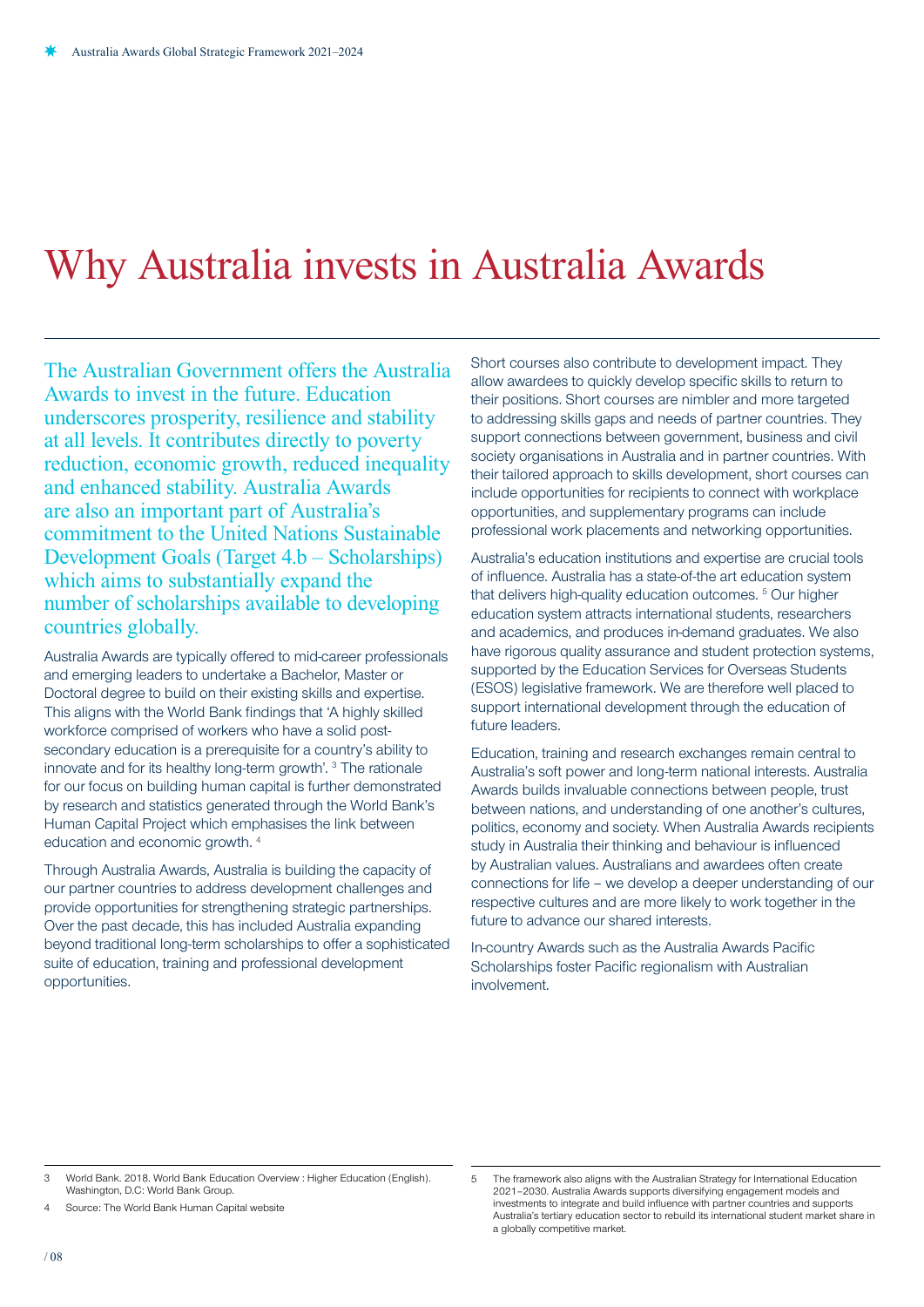Average length of study

#### **Australia Awards – Investing in Leadership**

Qualities of Australia Awards scholars:



Ability to create lasting connections between Australia, their country, profession and region

The impact of Australia Awards is not limited to the individual scholar. Australia Awards seeks to support enduring change in the scholar's home country. Alumni use their Australia Awards knowledge and networks to influence decisionmakers in their home country to explore innovations that assist achieving key development goals. Indeed, many Australia Awards alumni return to their home country to become key decision-makers themselves.

**Australia Awards Scholarships (AAS) in Australia –** 

by level of study<sup>6</sup>

When Australia Awards scholars return home as alumni, they are integrated with Australia's world-class education sector with access to a broad ranging network of dedicated professionals to help them contribute to achieving their country's development goals.

Australia Awards start with each individual but their impact spreads across countries and regions.

Source: Australia Awards Global Tracer Facility, Global Impact of Australian Aid Scholarships (2020)

<sup>6</sup> October 2021.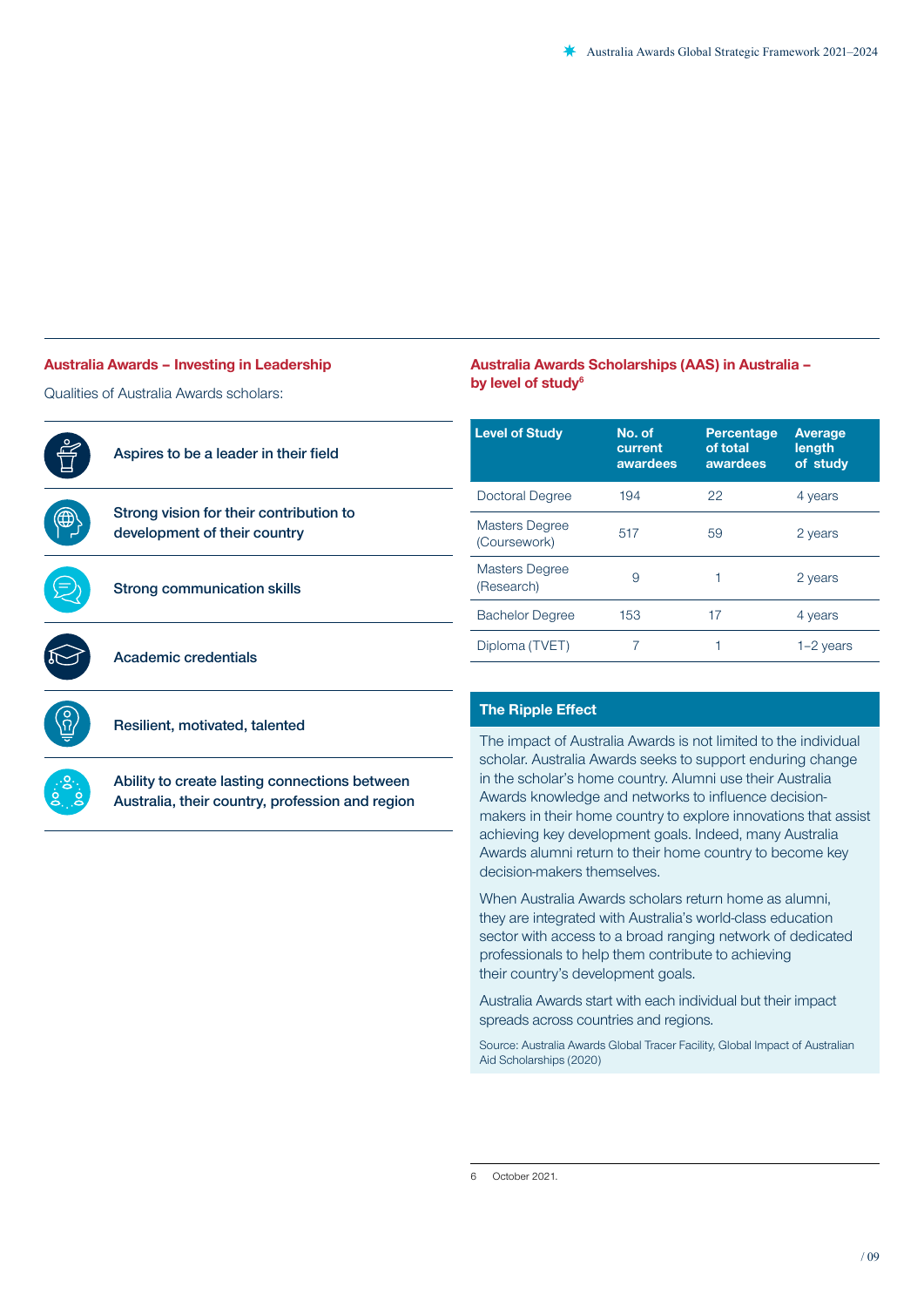# Logic Framework

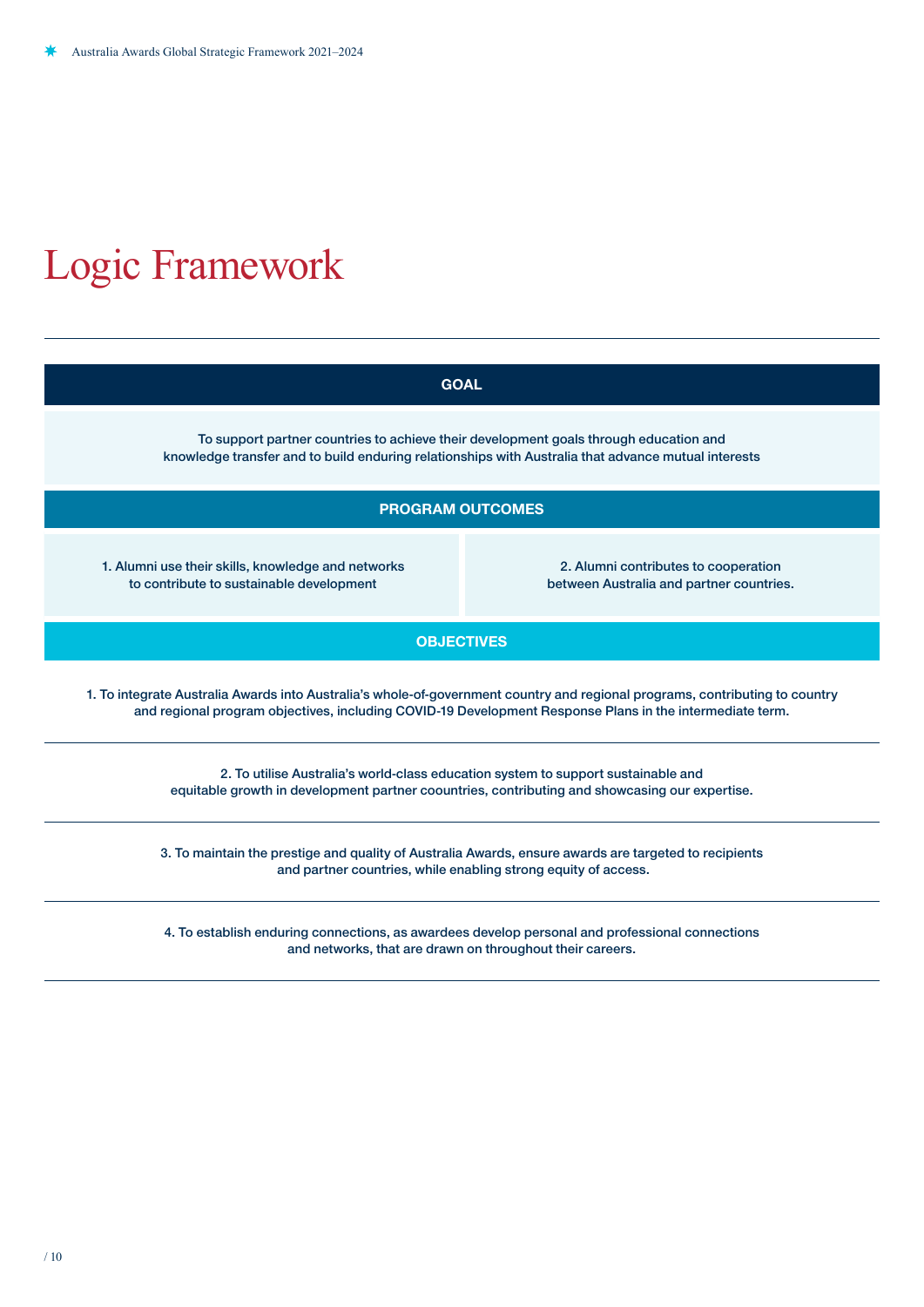### <span id="page-10-0"></span>Goal

The goal of Australia Awards is to support partner countries to achieve their development goals through education, knowledge transfer and investment in human capital to build enduring relationships with Australia that advance mutual interests.

Australia Awards will invest in:

- current and emerging leaders in partner countries through tertiary education, training, knowledge transfer, human capital investments and professional development opportunities
- individuals' skills and capabilities by strengthening their connections with Australia's world-class education sector to support their participation in relevant high-quality courses that are aligned with the priorities of the country or regional development program and partner country
- people-to-people and institutional links in areas to help support Australia's foreign, trade and economic objectives and promote Australia's capabilities across all sectors, including in economic growth sectors.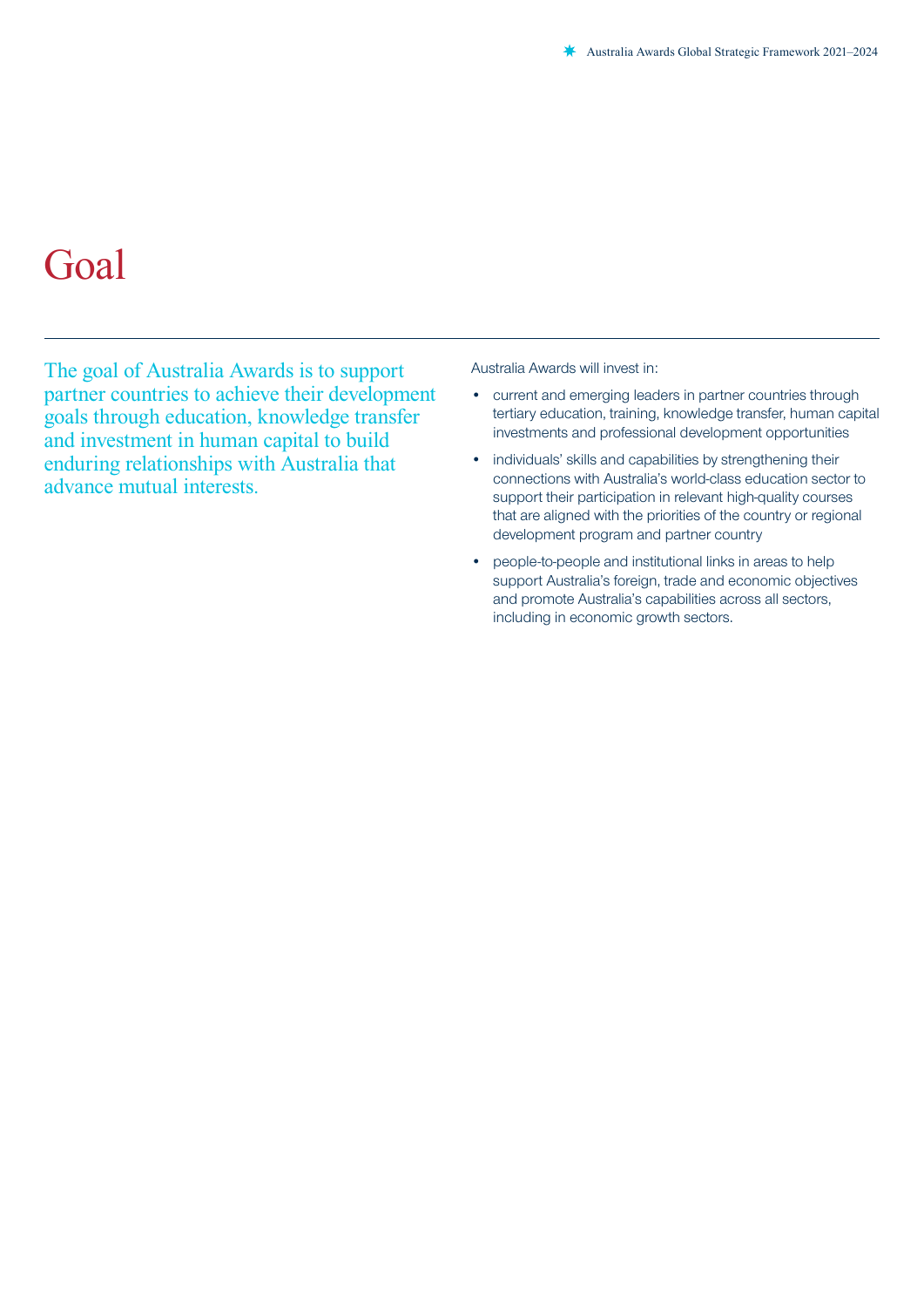### <span id="page-11-0"></span>Key outcomes

To realise the Australia Awards' goal, DFAT will pursue two key outcomes in implementing Australia Awards investments.

### Supporting development

### Outcome 1: Alumni use their skills, knowledge and networks to contribute to sustainable development.

Educated populations, as powerful drivers of change, are necessary for countries to reduce poverty and overcome barriers to economic growth. Development challenges have regional and international dimensions and Australia Awards contribute to linking ideas, building skills, driving collaboration and designing and implementing new solutions for sustainable development outcomes. Australia Awards offers a suite of quality education, training and professional development opportunities and access to networks to assist alumni to make a tangible difference to their country's development.

### Building partnerships and networks of influence

#### Outcome 2: Alumni contribute to cooperation between Australia and partner countries.

Australia Awards build meaningful connections with future leaders who may contribute to bilateral relationships throughout their career. Australia Awards provide an opportunity for alumni to establish relationships, networks and professional links with Australia, its people, organisations alongside fellow international students. Maintaining these links following their award enhances ongoing cooperation with Australia. By investing in peopleto-people and institutional links, Australia and countries in the region are better placed to pursue mutual interests. Living and studying in Australia provides the opportunity for alumni to develop a deeper understanding of Australia's values and technical expertise; conversely interactions with Australian networks increases understanding of the cultural, social and economic drivers underpinning our mutual interests. We will continue to deepen relationships after our alumni return to their home country, forming life-long links.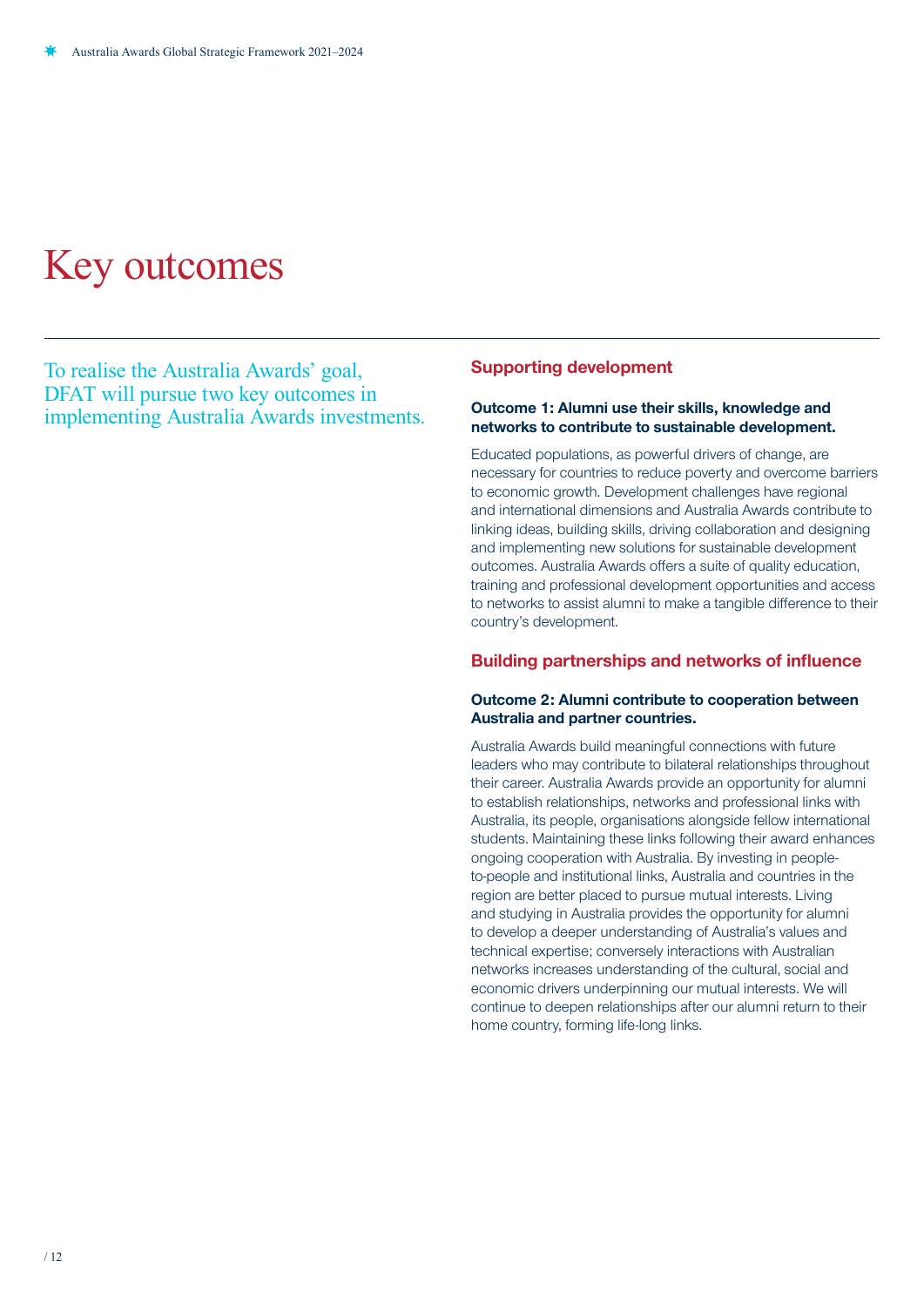# <span id="page-12-0"></span>**Objectives**

- 1. To integrate Australia Awards into Australia's whole-ofgovernment country and regional programs, contributing to country and regional program objectives, including COVID-19 Development Response Plans in the intermediate term.
- 2. To utilise Australia's world-class education system to support sustainable and equitable growth in development partner countries, contributing and showcasing our expertise.
- 3. To maintain the prestige and quality of Australia Awards, ensure awards are targeted to needs of recipients and partner countries, while enabling strong equity of access across genders and for people with disability, in rural and remote locations, and from ethnically diverse and minority groups.
- 4. To establish enduring connections, as awardees develop personal and professional connections and networks, that are drawn on throughout their careers.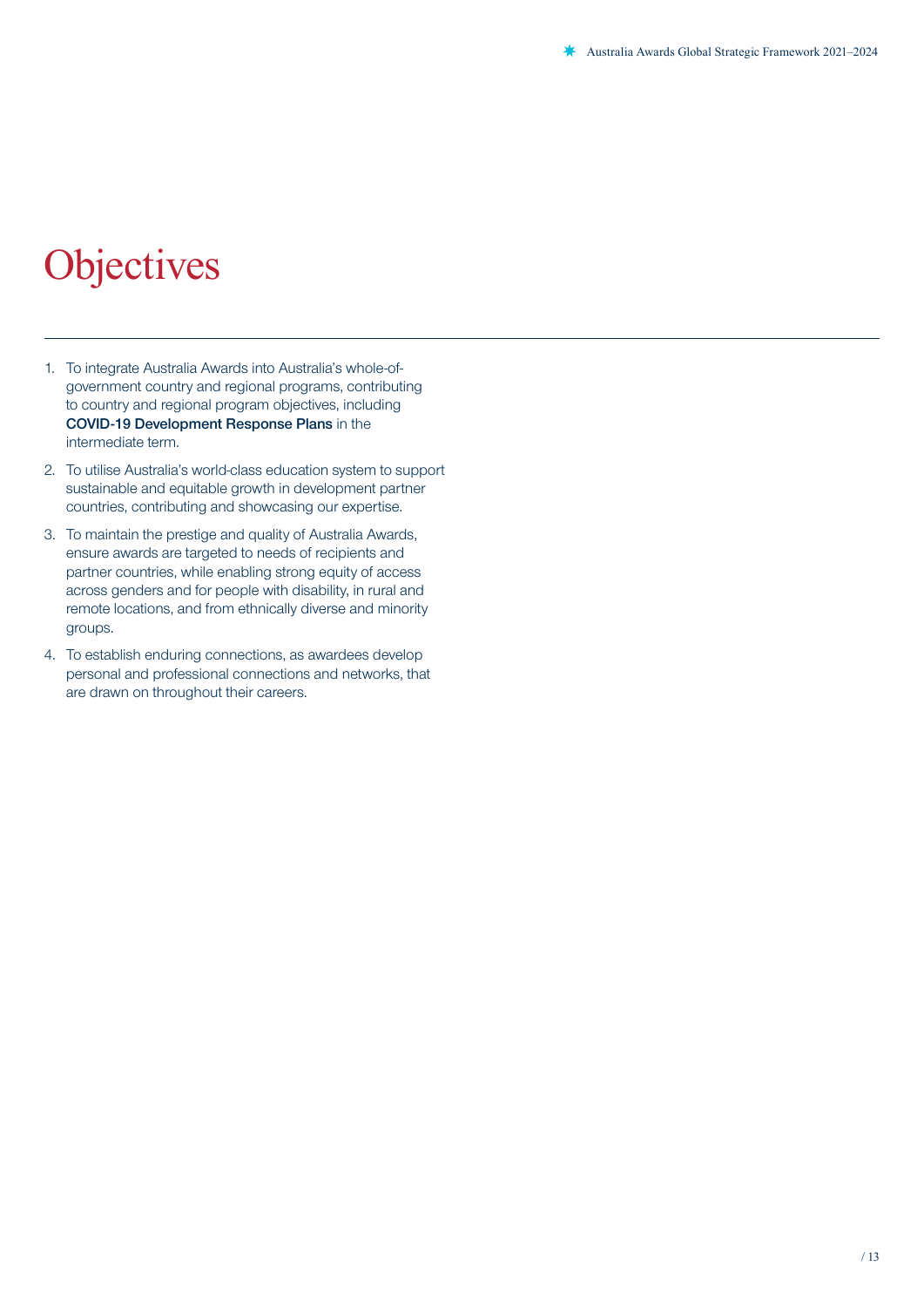# <span id="page-13-0"></span>Determining investment priorities

Strategic priorities at the global level for Australia Awards will reflect Australia's development priority areas. Country and regional programs have flexibility to identify specific country or sector level priorities that best meet the needs of the local context.

|                                                                                                          | <b>PRIORITY AREAS</b>                            |                                    |  |
|----------------------------------------------------------------------------------------------------------|--------------------------------------------------|------------------------------------|--|
| <b>IMMEDIATE &amp; INTERMEDIATE Partnerships for recovery: Australia's COVID-19 Development Response</b> |                                                  |                                    |  |
| <b>Health Security</b>                                                                                   | <b>Stability</b>                                 | <b>Economic Recovery</b>           |  |
| <b>LONG TERM</b>                                                                                         |                                                  |                                    |  |
| Agriculture, Fisheries, Water                                                                            | <b>Building Resilience</b>                       | <b>Education &amp; Health</b>      |  |
| <b>Effective Governance</b>                                                                              | <b>Gender Equality &amp; Women's Empowerment</b> | Infrastructure, Innovation & Trade |  |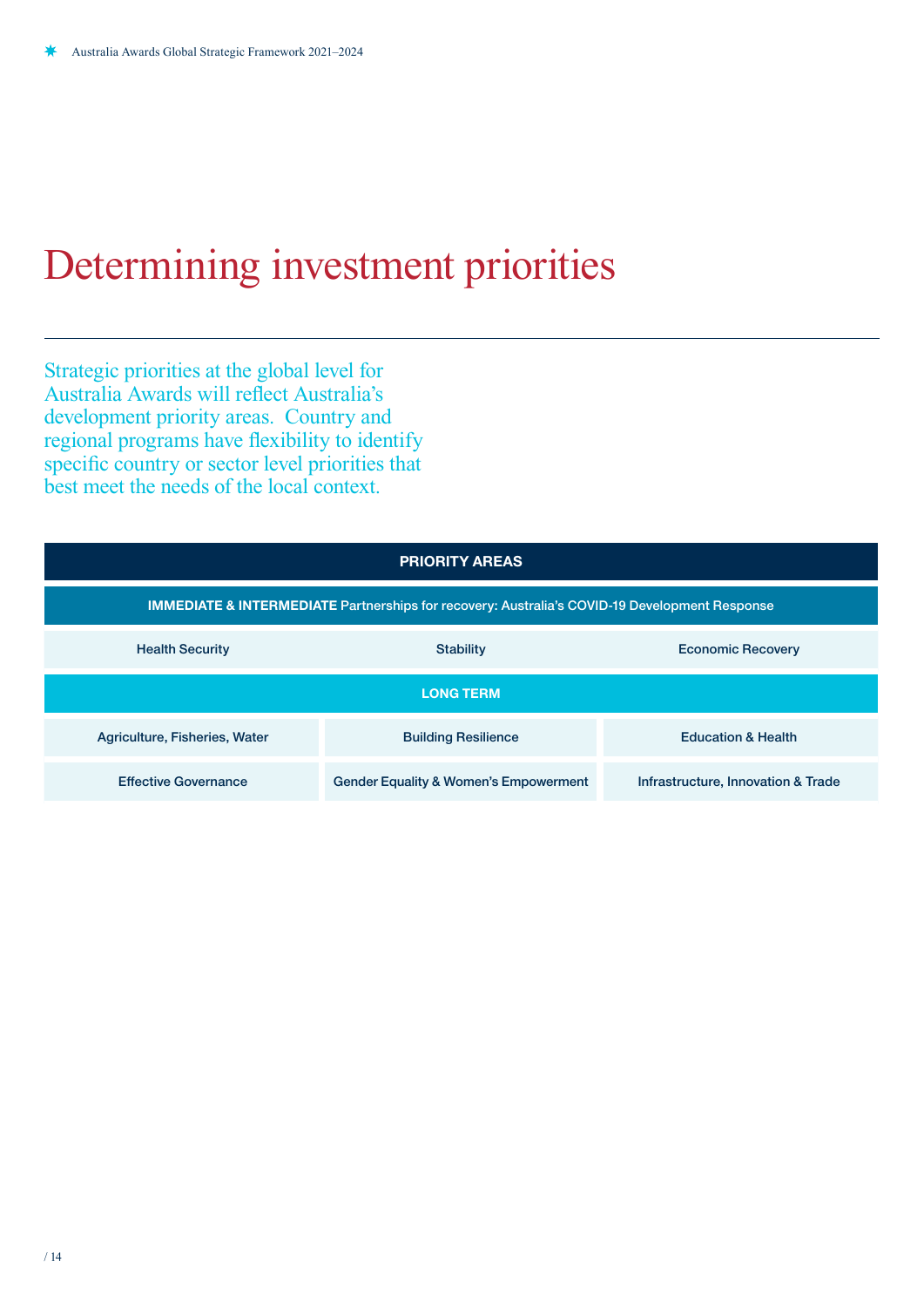### Immediate and intermediate priorities

### Partnerships for recovery: Australia's COVID-19 Development Response

In the immediate to intermediate term, Australia Awards will contribute to Australia's COVID-19 Development Response, supporting efforts to work with governments, academic institutions and future alumni to address challenges.

We will focus our efforts in three priority areas of COVID-19 Development Response:

- Health security
- **Stability**
- Economic recovery

### Long-term priorities

Australia Awards is a long-term proposition, investing in individuals and institutional strengthening over years and decades. Australia Awards investments focus on the six priority areas aligned with the 2030 Agenda for Sustainable Development's 17 Sustainable Development Goals (SDGs).

The six priority areas for Australia Awards investment are:

- Agriculture, fisheries and water
- Building resilience—humanitarian assistance, disaster risk reduction, social protection, stability and recovery
- **Education and health**
- Effective governance and innovation—policies, institutions and functioning economies, law and justice, including technology and innovation
- Gender equality and empowering women and girls
- Infrastructure, innovation and trade facilitation and international competitiveness

Within the logic provided by this global strategic framework, country and regional programs have the flexibility to identify annual country or sector-level priorities that best contribute to development and public and economic diplomacy outcomes.

Through a coordinated and coherent approach, investments will:

- outline the development focus for Australia Awards across Australia's development investment priorities, including at country and sectoral levels
- detail how Australia Awards will support Australia's cross-cutting development priorities, particularly the empowerment of women and girls, disability-inclusive development and building resilience
- detail opportunities for Australia Awards to contribute to regional economic diplomacy and Australia's soft power objectives
- identify opportunities and priorities for engaging with awardees and alumni that promote Australia's interests for development and diplomatic engagement with our region and beyond.

#### **Gender and Women's Empowerment**

#### **Gender Ratio of 2020 Intake Long-term Australia Awards**



\*= 4 awardees from 2020 intake didn't specify gender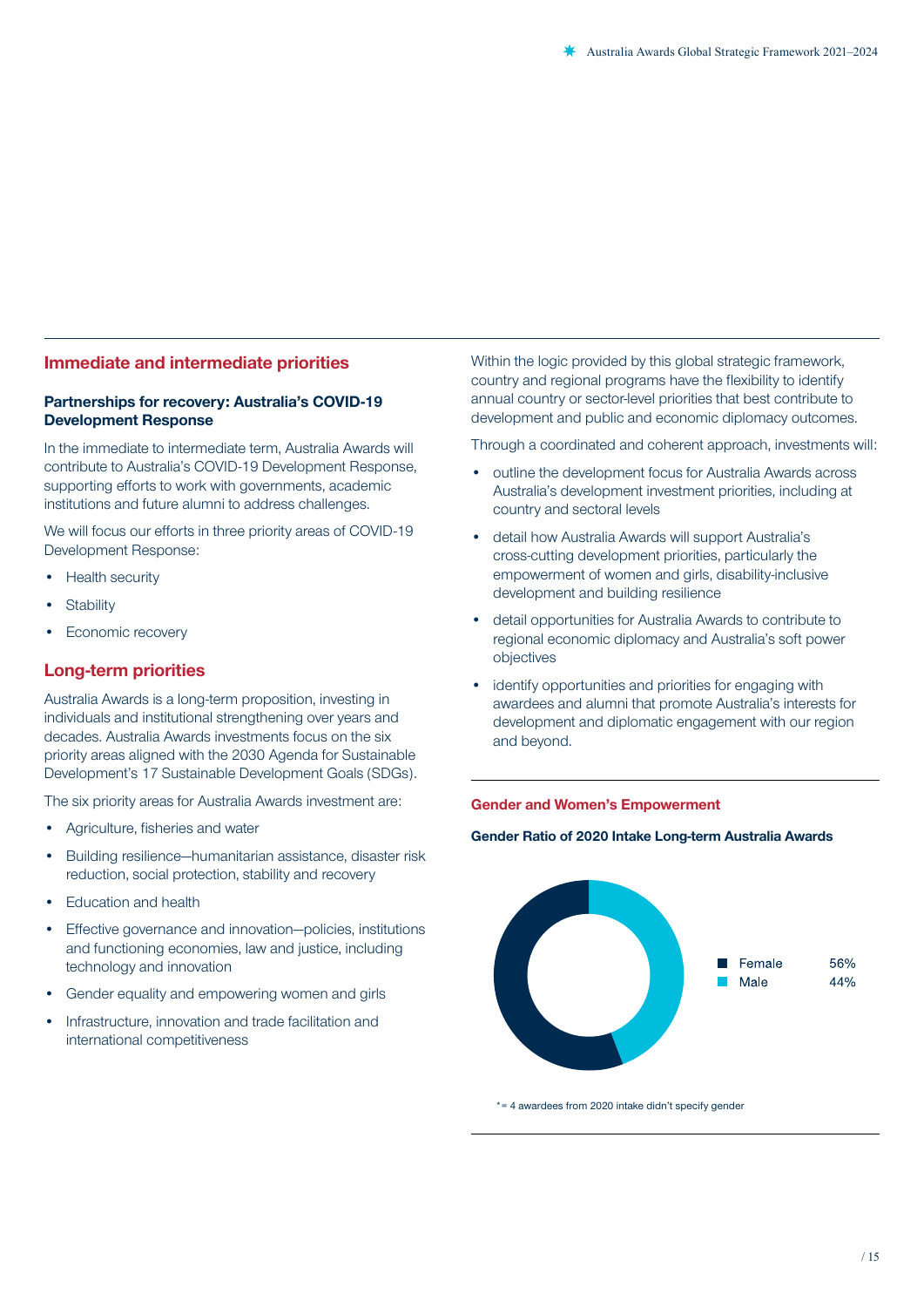# <span id="page-15-0"></span>Operating principles

### Australia Awards operates within five key principles.

### Principle 1: Alignment between Australia and partner country development priorities

Australia Awards are designed to benefit partner countries and support their human resource development needs. Posts will have flexibility to develop delivery methods best targeted to the needs, priorities and context of recipients and partner countries. DFAT will actively align Australia Awards with its broader development and diplomatic efforts at bilateral, regional and multilateral levels to foster new connections and partnerships between countries and encourage new perspectives and solutions to national, regional and global challenges.

### Principle 2: Merit-based selection

Australia Awards promotion and selection processes will seek to attract and select candidates who are the best placed to contribute to development in their countries.

Applications for long-term scholarships are open to all eligible candidates in developing country partners.<sup>7</sup> Candidates for long-term awards are assessed and selected based on merit against these criteria:

- potential to contribute to development outcomes in their home country<sup>8</sup>
- academic competence
- professional and personal leadership attributes
- ability to make professional connections with Australian institutions and professionals.

Short-term study, training, research and professional development activities will target senior officials and mid-career professionals who demonstrate they can advance priority development and foreign policy engagement, providing key interlocutors for Australia.

<sup>7</sup> General eligibility requirements are outlined in the *Australia Awards Scholarships Policy Handbook*. Additional country-specific eligibility requirements are detailed in the relevant country profile.

<sup>8</sup> Priority study areas for long-term scholarships are aligned with Australia's priority areas for aid investments in that country, as detailed in the relevant country and regional program's CDRP. However, recognising that individuals are often best placed to understand the development needs of their country and drive innovation in their areas of professional expertise, scholarships are also awarded for fields of study that fall outside the aid program priority areas.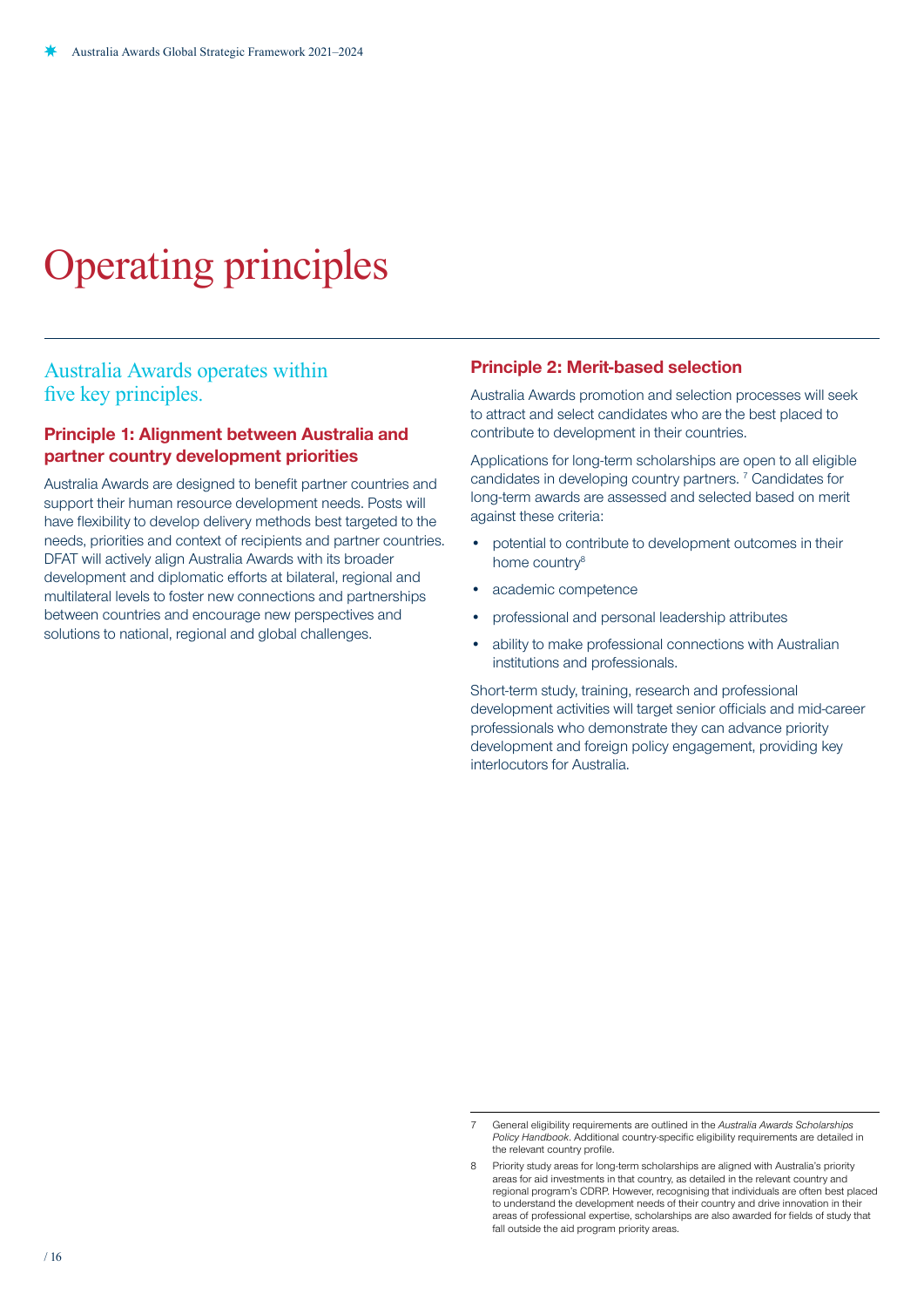### Principle 3: Equity of access

DFAT will encourage equity of access at promotion, application, on-award and post-award stages by:

- maintaining equal numbers of Australia Awards for women and men at a global level
- providing sufficient English level support prior to an in-Australia scholarships
- ensuring Australia Awards opportunities are promoted across government, civil society and private sectors in partner countries, and the effective targeting of groups and sectors
- designing appropriate interventions to address barriers to participation at the pre-award stage and provision of onaward and/or post-award support where participation by women, people with disability and other disadvantaged members of society is low.

All Australia Awards investments will seek to empower women, and will effectively address gender equality issues by:

- targeting development sectors where women's tertiary skills and increased participation in policy development, decision-making and technical implementation aspects of development are most needed in each country
- promoting women's leadership across initiatives or developing programs and support with a focus on women
- providing awards for study and training that target gender equality and women's empowerment issues
- working with awardees, alumni and their employers to build organisational capacity to better use the skills and knowledge of women.

### Principle 4: Value for money and evidence-based decision making

We will ensure that Australia Awards investments achieve value for money by emphasising high standards of performance and quality in delivery of Australia Awards investments. This will include focusing on evidence-based decision making; working with the most effective partners; and seeking to streamline administration of the Australia Awards where efficiencies can be gained while maintaining effectiveness and quality standards.

### Principle 5: Promote Australia Awards and leverage alumni engagement

We will promote Australia Awards to enhance visibility and recognition of the Australian Government's prestigious inbound Awards initiative, including by:

- facilitating strong alumni engagement and maintaining ongoing connections and networks
- leveraging the prestige, access and reach of Australia's global diplomatic network to celebrate Australia Awards achievements
- communicating the far-ranging benefits of Australia Awards for awardees, partner institutions and countries, and Australia.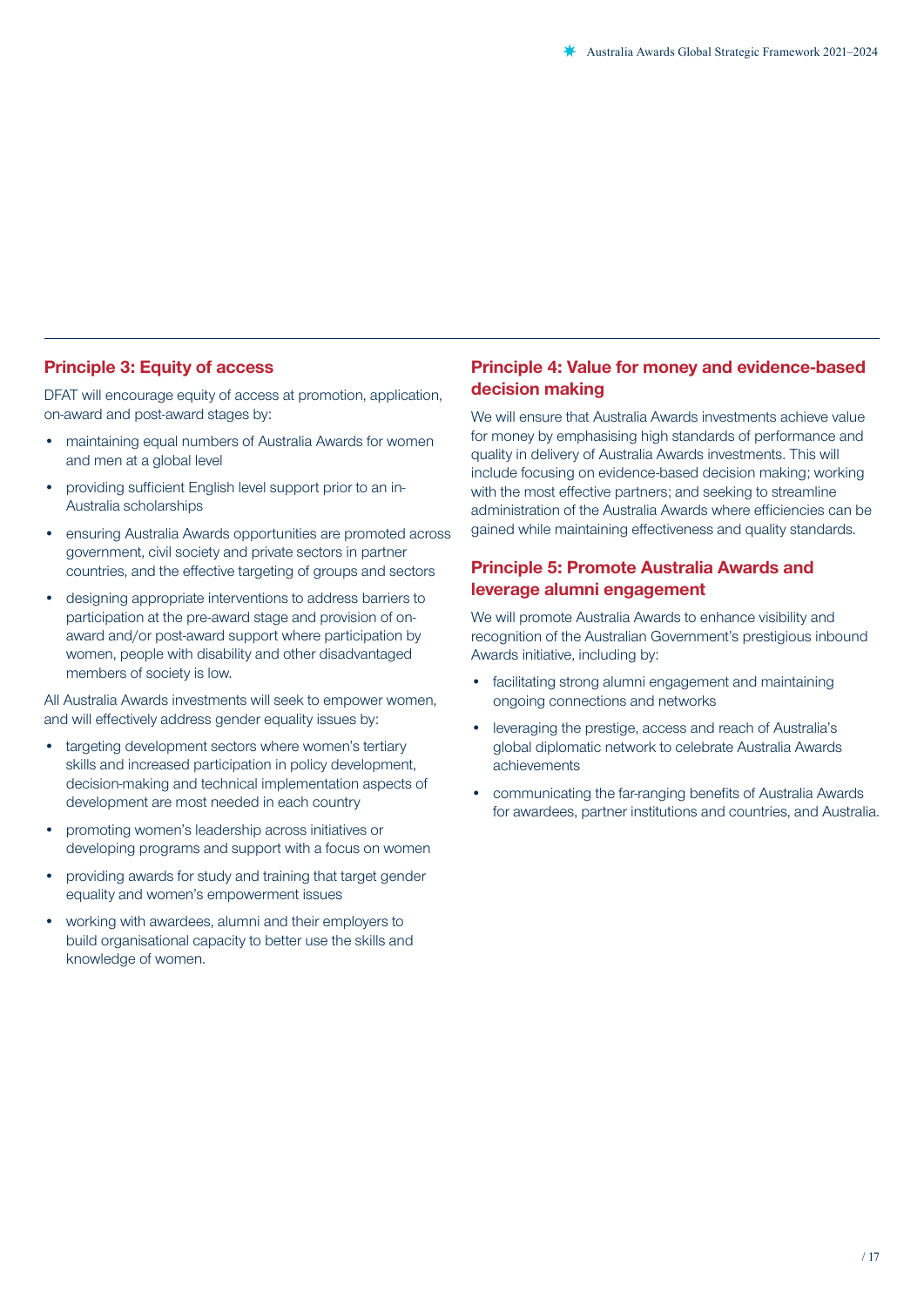### <span id="page-17-0"></span>Investment modalities

Australia Awards has three key modalities:

- long-term scholarships for study in Australia or through Australian institutions including Bachelor, post-graduate, and Technical and Vocational Education and Training (TVET) scholarships
- scholarships for study in the Pacific which provide individuals from Pacific developing countries with opportunities to study at selected education institutions in the Pacific region
- short-term training and customised professional development courses which are delivered by Australian providers and professionals (in Australia, partner countries or third countries) and approved local providers. These are designed to enable alumni to quickly apply the skills and knowledge they develop during their study and respond to their country's changing priorities and challenges.

Taking Australia Awards into the new normal of COVID-19 and beyond, a diversification of flexible and blended delivery models is now in play. This includes hybrid, split-course, offshore and online models, and completion of courses via intensive study modules. This seeks to ensure recipients receive an industry relevant, targeted and quality learning experience whether they to choose to study in and with Australia, either onshore, online or offshore. Short courses delivered offshore also include more flexible and innovative options, such as twinning arrangements and provision of technical advice by professionals such as business executives in association with local providers.

Country and regional programs will have the flexibility to decide on the mix of awards that best responds to Australia and the partner country's priorities.

|                                     | $2015 - 16$             | 2016-17                 | $2017 - 18$             | 2018-19                 | 2019-20                 | $2020 - 21$              | $2021 - 22$              |
|-------------------------------------|-------------------------|-------------------------|-------------------------|-------------------------|-------------------------|--------------------------|--------------------------|
| <b>Region</b>                       | <b>Actual</b><br>number | <b>Actual</b><br>number | <b>Actual</b><br>number | <b>Actual</b><br>number | <b>Actual</b><br>number | <b>Offered</b><br>number | <b>Offered</b><br>number |
| Pacific                             | 677                     | 871                     | 756                     | 758                     | 531                     | 326                      | 484                      |
| Southeast, East Asia and Other Asia | 1.191                   | 2.130                   | 1,936                   | 1,399                   | 930                     | 327                      | 1,258                    |
| South and West Asia                 | 197                     | 649                     | 772                     | 582                     | 306                     | 154                      | 323                      |
| Africa and the Middle East          | 302                     | 465                     | 541                     | 314                     | 250                     | 11                       | 10                       |
| <b>Rest of the World</b>            | 0                       | 89                      | 35                      | $\mathbf{O}$            | $\overline{0}$          | 0                        | $\Omega$                 |
| <b>Total Australia Awards count</b> | 2,367                   | 4,204                   | 4,040                   | 3,053                   | 2,017                   | 818                      | 2,075                    |

#### **Number of Australia Awards by region, 2015–16 to 2021–22**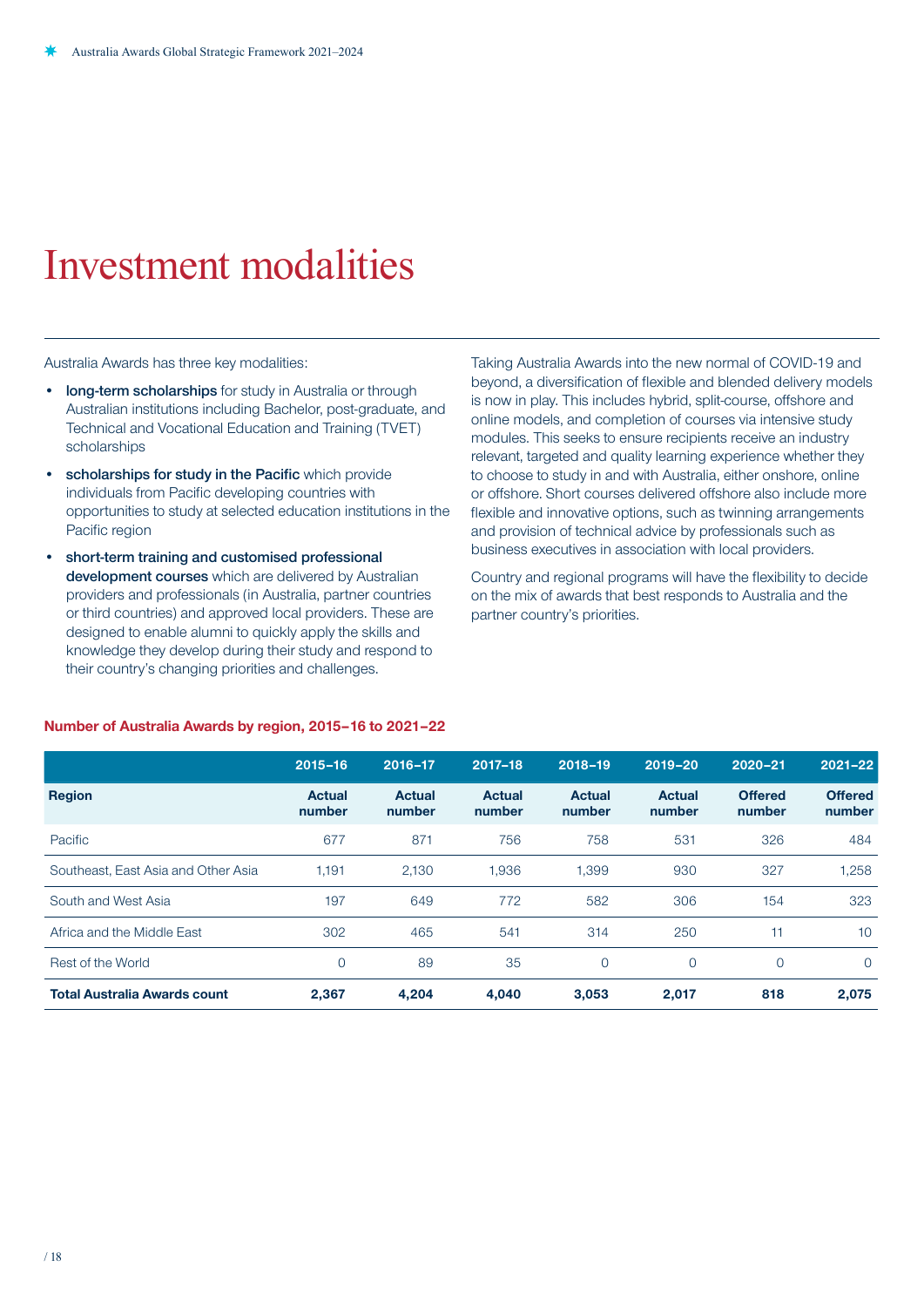### **Australia Award modalities and their strategic benefits**

| <b>Australia Awards modality</b>                                                                                 |                                                                                                                                                                                                                                                                                                                                                                                                                                                       | <b>Strategic benefits</b>                                                                                                                                                                                                                                                                                                                                                                                                                                                                                                                                                                                                                                                                                                                                                                                                                                                                                                                                 |  |  |
|------------------------------------------------------------------------------------------------------------------|-------------------------------------------------------------------------------------------------------------------------------------------------------------------------------------------------------------------------------------------------------------------------------------------------------------------------------------------------------------------------------------------------------------------------------------------------------|-----------------------------------------------------------------------------------------------------------------------------------------------------------------------------------------------------------------------------------------------------------------------------------------------------------------------------------------------------------------------------------------------------------------------------------------------------------------------------------------------------------------------------------------------------------------------------------------------------------------------------------------------------------------------------------------------------------------------------------------------------------------------------------------------------------------------------------------------------------------------------------------------------------------------------------------------------------|--|--|
| Long-term tertiary education                                                                                     |                                                                                                                                                                                                                                                                                                                                                                                                                                                       |                                                                                                                                                                                                                                                                                                                                                                                                                                                                                                                                                                                                                                                                                                                                                                                                                                                                                                                                                           |  |  |
| <b>Scholarships for</b><br>study in Australia                                                                    | Flagship of Australia Awards.<br>Scholarships for selected<br>emerging leaders to<br>undertake tertiary level study<br>at participating Australian<br>universities. Scholarships may<br>also be provided for study at<br>higher education providers<br>other than universities                                                                                                                                                                        | Skills, knowledge and capabilities<br>Quality tertiary qualifications can equip individuals with skills, knowledge,<br>capabilities and professional standing that enhances their ability to contribute to<br>development outcomes in their countries. Strategic investment in scholarships<br>over an extended period can be particularly useful for building capacity in sectors<br>where skills gaps represent a key barrier to development.<br>People-to-people links<br>Long-term educational and cultural exchange can create deep and long-lasting<br>connections between alumni and Australia and between alumni and their<br>international peers.<br><b>Institutional links</b><br>Scholarships are an important part of Australia's broader international education<br>assistance to partner countries. They foster institutional links, support institutional<br>capacity building in developing countries and support research collaboration. |  |  |
| <b>Scholarships</b><br>for study<br>in the Pacific                                                               | Scholarships for individuals to<br>undertake tertiary level study<br>at select tertiary institutions in<br>participating Pacific countries.                                                                                                                                                                                                                                                                                                           | Skills, knowledge and capabilities<br>Tertiary institutions in the Pacific cater to the national and regional market,<br>providing tertiary level qualifications relevant to advancing development in<br>Pacific island countries and the region.<br>People-to-people links<br>Pacific Scholarships can create links between awardees and their peers from<br>across the Pacific and build regional networks of development practitioners.<br><b>Institutional links</b><br>Scholarships for study at Pacific institutions are part of Australia's broader<br>objectives of promoting education and training quality in the region. Scholarships<br>are a way to support and grow Pacific tertiary institutions.                                                                                                                                                                                                                                          |  |  |
| <b>Short Courses</b><br>in Australia, in a<br>partner country, or<br>in third countries for<br>regional programs | Targeted program of intensive<br>training provided for cohorts of<br>awardees, generally of 3 weeks<br>to several months' duration.<br>Designed to quickly develop<br>and enhance skills and<br>knowledge of professionals<br>working in a specific field<br>or sector to meet identified<br>capacity gaps in priority<br>development areas.<br>The two main modalities<br>are Australia Awards<br>Fellowships and Australia<br>Awards Short Courses. | Skills, knowledge and capabilities<br>Short Courses use Australian expertise to provide customised professional<br>development of senior to mid-level international participants in areas of strategic<br>importance that complement Australia's development priorities and diplomatic<br>efforts at bilateral, regional and multilateral levels.<br>People-to-people links<br>Short Courses can create or strengthen people-to-people links and establish<br>networks of practitioners on strategic issues.<br><b>Institutional links</b><br>Short Courses can strengthen existing partnerships or create new connections<br>between developing country organisations. They can also catalyse on-going<br>connections between the Australian education or training provider and<br>participating organisations where there are mutual interests.                                                                                                         |  |  |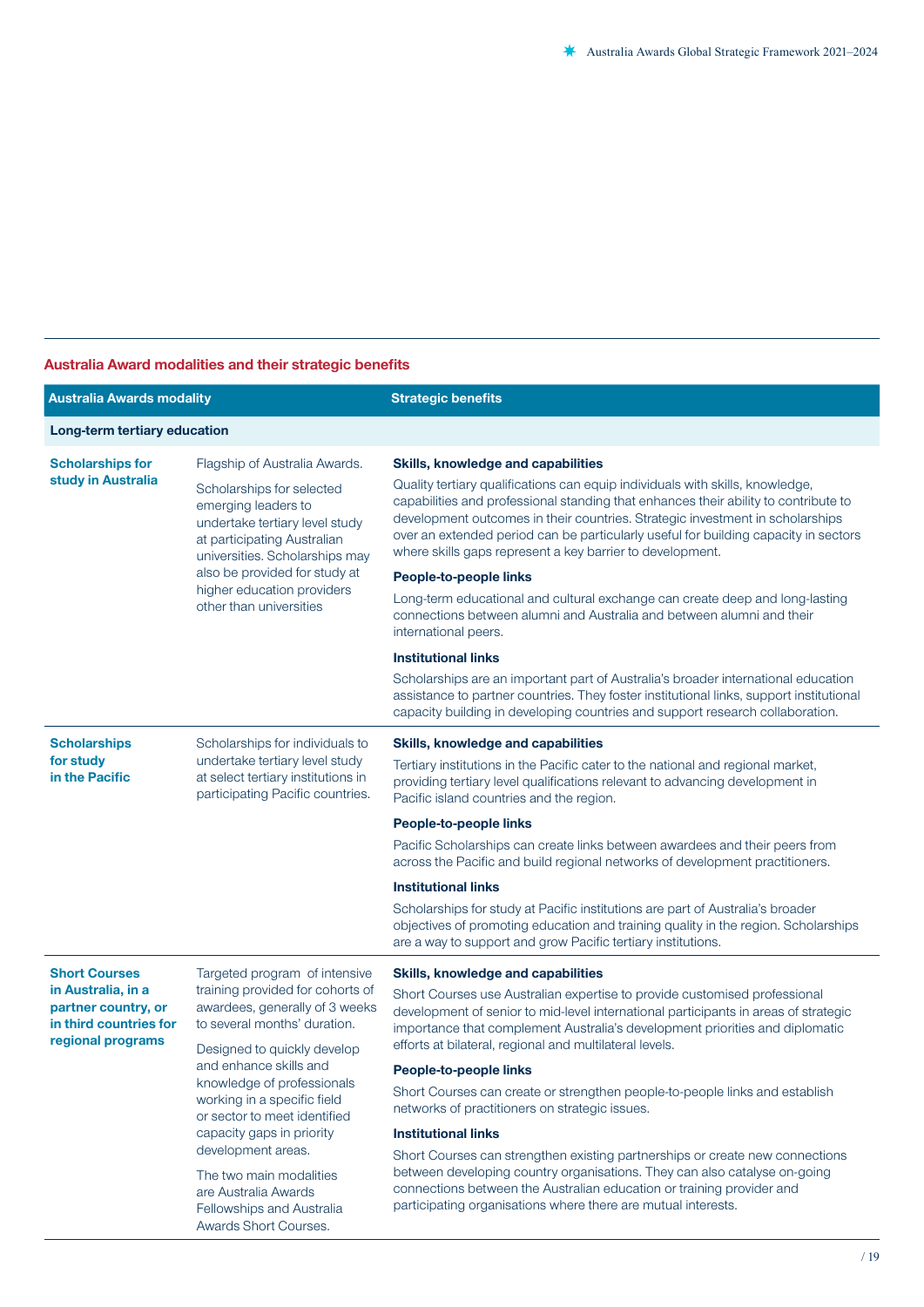### <span id="page-19-0"></span>Roles of Australia Awards partners

Australia Awards are administered by DFAT on behalf of DFAT and ACIAR. Australia Awards are delivered and supported by a range of partners who play a crucial role in contributing to the success of Australia Awards:

| <b>DFAT</b>                                             | DFAT administers the Australia Awards through a devolved architecture, encompassing the<br>Global Education and Scholarships Section in Canberra, country and regional programs,<br>and posts. Awardees are also important stakeholders for State and Territory Offices. DFAT<br>harnesses diplomatic leverage in foreign policy to promote development and soft power<br>outcomes.                                                                                      |
|---------------------------------------------------------|--------------------------------------------------------------------------------------------------------------------------------------------------------------------------------------------------------------------------------------------------------------------------------------------------------------------------------------------------------------------------------------------------------------------------------------------------------------------------|
|                                                         | Global Education and Scholarships Section is responsible for the overarching policy and<br>strategic direction and provides regulatory oversight of the Australia Awards.                                                                                                                                                                                                                                                                                                |
|                                                         | Overseas Posts are responsible for managing their own budgets for Australia Awards<br>activities. Posts either deliver Australia Awards programs or provide oversight of Australia<br>Award investments when implemented by Managing Contractors. They are responsible<br>for in-country communication, promotion, policy priority settings, administration and<br>monitoring, and alumni activities.                                                                    |
| <b>ACIAR</b>                                            | The Australian Centre for International Agricultural Research (ACIAR) offers scholarships<br>for partner country scientists to obtain Australian postgraduate qualifications, aiming to<br>enhance research capacity in ACIAR's partner country institutions. ACIAR's PhD and<br>Masters' scholarships for agricultural researchers are administered through the Australia<br>Awards system.                                                                             |
| <b>Partner country governments</b>                      | Partner governments play an important part in the establishment of priorities and targets for<br>Australia Awards in each country or region.                                                                                                                                                                                                                                                                                                                             |
| <b>Academic institutions and education</b><br>providers | Deliver targeted, relevant and high-quality courses, and provide effective support across the<br>scholar journey. Academic institutions provide scholarship management services according<br>to contracts, including pastoral care by Student Contact Officers and others. Institutions<br>also promote relevant on-award enrichment opportunities and share best practice.                                                                                              |
| <b>Awardees</b>                                         | Awardees are at the centre of the Australia Awards. Successful completion of their<br>academic studies to enhance qualifications is a primary goal, along with an enriching<br>and rewarding experience that produces life-long personal and professional connections<br>with Australia and each other. The study and research opportunities develop the skills<br>and knowledge of individuals to drive change and contribute to development in their own<br>countries. |
| <b>Alumni</b>                                           | Alumni use their skills, knowledge and networks to contribute to sustainable development<br>and cooperation between Australia and partner countries. Alumni are a vital diplomatic<br>asset contributing in various ways to Australia's influence and standing in our region and<br>globally. Alumni are encouraged to nurture professional and personal connections post-<br>award to harness the long-term benefits of the Australia Awards.                           |
| <b>Global Tracer Facility</b>                           | The Global Tracer Facility, administered by the Australian Council for Educational Research,<br>undertakes annual Global Tracer Surveys and case studies to assess the long-term<br>development contributions and public diplomacy outcomes of Australia's investment in the<br>Australia Awards.                                                                                                                                                                        |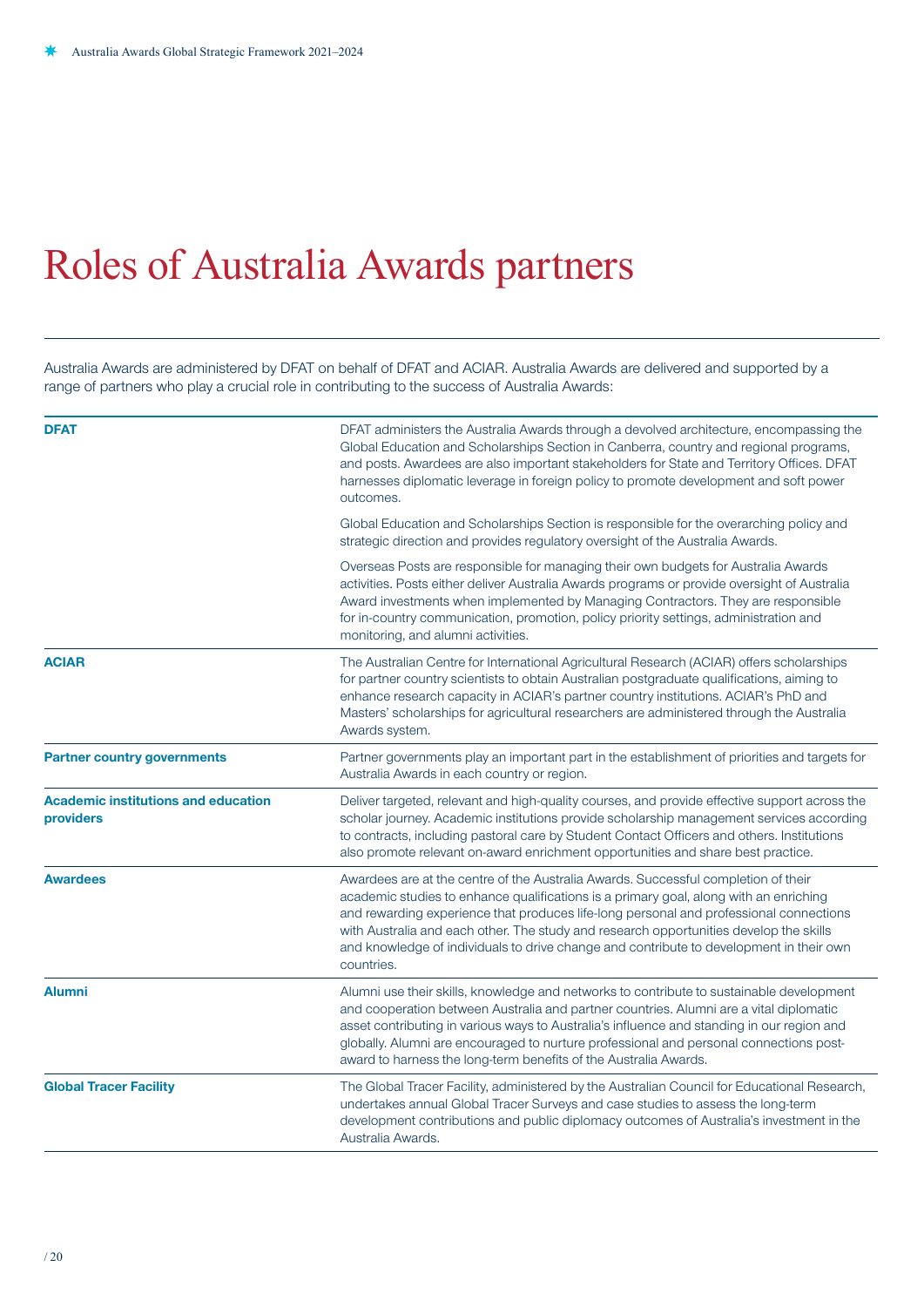### <span id="page-20-0"></span>Change management

The strategic framework is supported by a range of materials including the Australia Awards Scholarships Policy Handbook, an Australia Awards communications framework, ongoing policy dialogue across the network, training to build DFAT staff capability, and a companion Global Monitoring and Evaluation Framework. This document will be reviewed at the mid-point of its implementation to reflect ongoing changes in a rapidly evolving environment in the wake of COVID-19.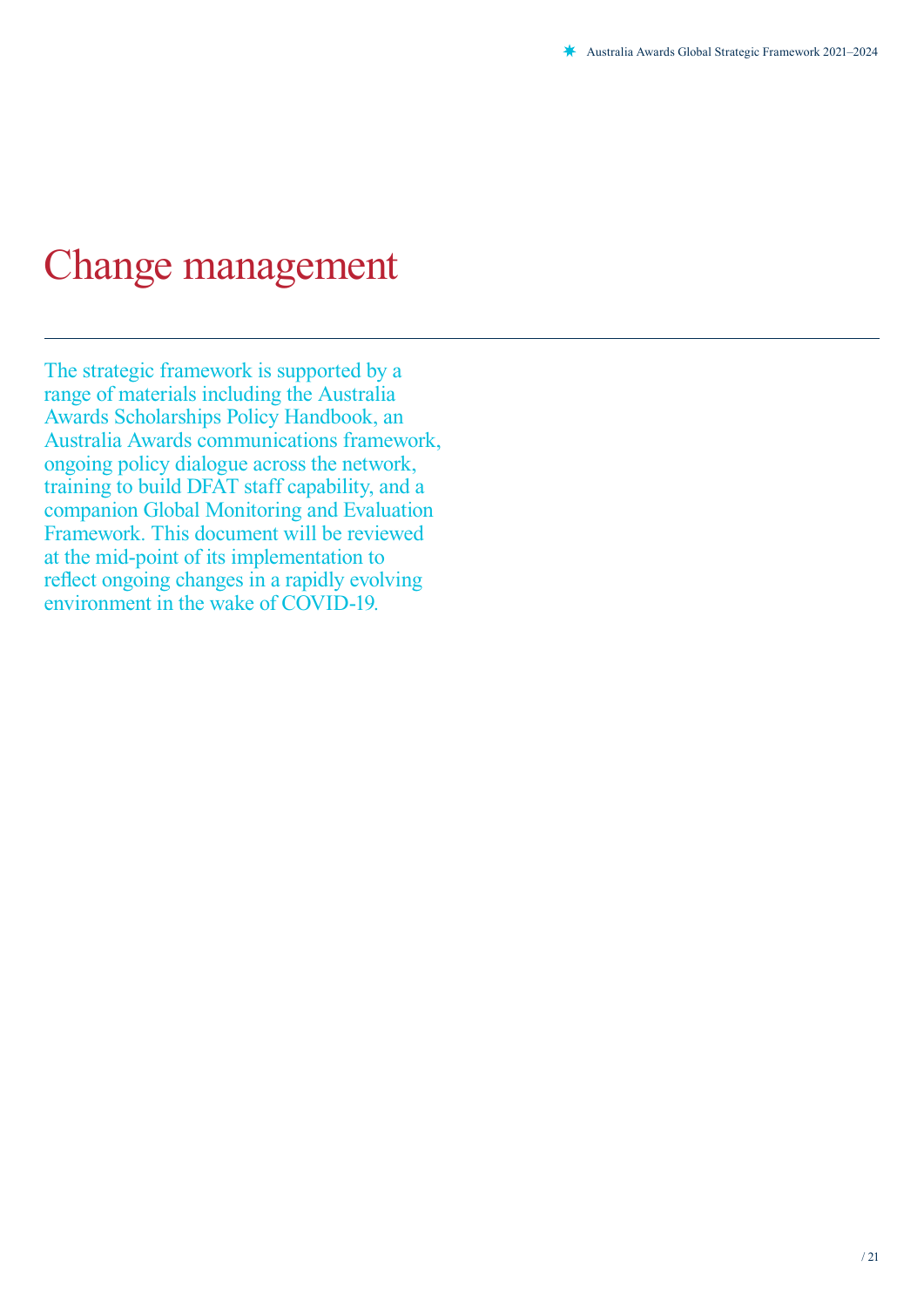### <span id="page-21-0"></span>Connecting with Australia

The Australian Government places great importance on giving awardees the chance to build their networks with Australia in their sectors and areas of interest, as well as with the networks of influence in Australia that can be brought to bear in future by Australia Awards Alumni. Australia Awards will creatively foster connections between awardees and Australian people, institutions and expertise as partner of their study experience with Australia, whether in Australia or offshore, including for emerging online or blended models of education.

This includes opportunities for Australia Awards scholars to establish personal and professional links with Australia, including by:

- connecting awardees with other Australia Awards awardees, other students (domestic, international, short course scholars), academics, peers in the public and private sector, and the Australian community
- targeting personal and professional links most likely to endure after award and which will assist them to contribute to development in their area of professional expertise
- complementing and connecting with other people-to-people programs and links to Australia
- enhancing scholars' knowledge and understanding of Australia and Australians, and vice-versa
- contributing to scholars' positive experience and perception of Australia.

Australia Awards are delivered and supported by many stakeholders, including Australian academic institutions, various Australian Government departments and agencies, the private sector, community groups and cultural organisations, and Australia Awards scholars themselves. All delivery partners play a crucial role in building and enhancing mutually beneficial connections, including creating and delivering activities.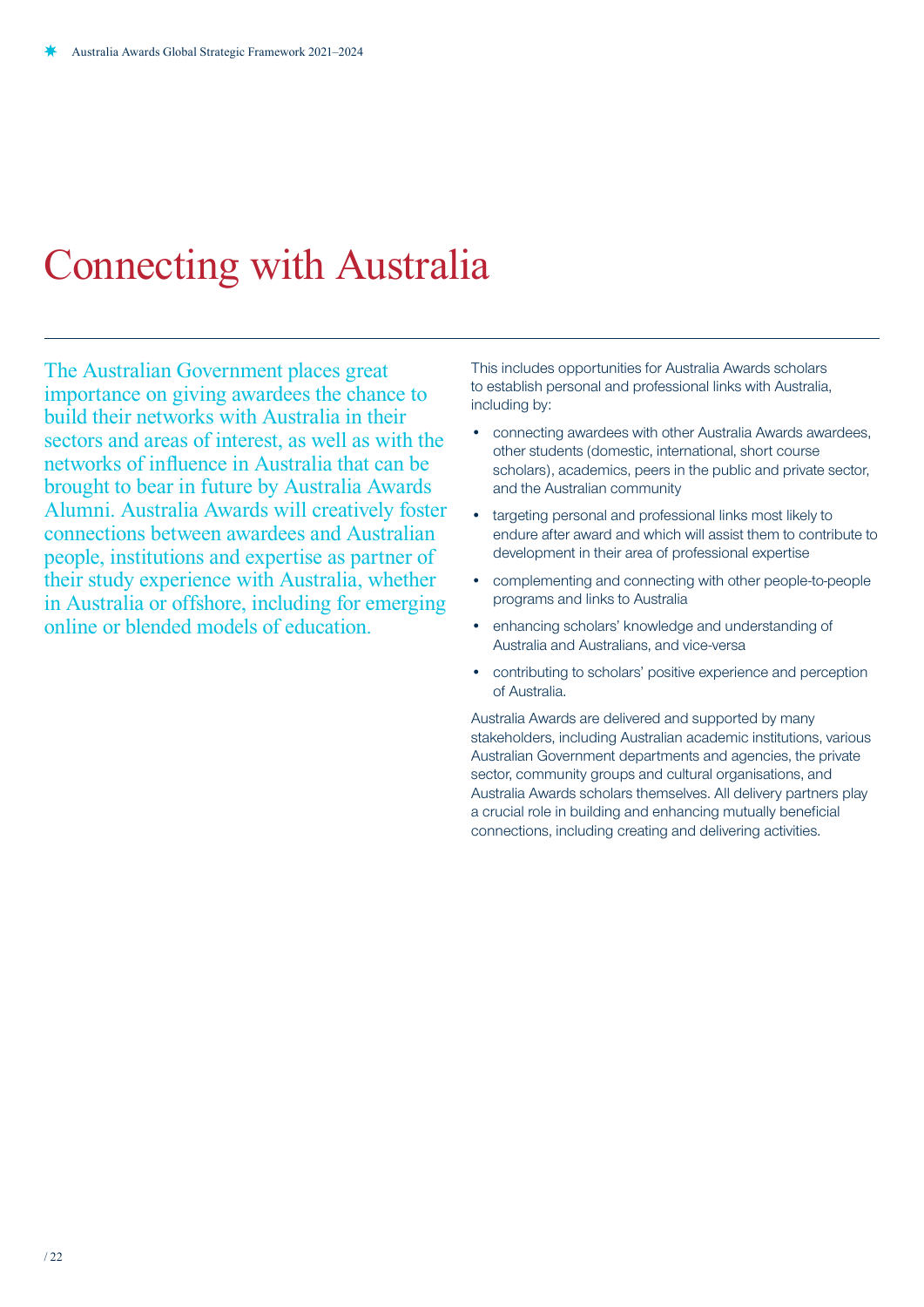### DFAT-led targeted activites

**Where appropriate, DFAT will continue to develop targeted activities to connect Australia Awards scholars with Australia.**



The Australia Awards Women's Leadership Initiative

The [Women's Leadership](https://womensleadershipinitiative.org.au)  [Initiative \(](https://womensleadershipinitiative.org.au)WLI) (\$5.4 million, 2017–2022) supports participants – Australia Awards scholars from the Pacific studying at Australian institutions – to fulfil their leadership potential and drive big ideas and reforms in their communities. The program encourages Pacific women to take on leadership roles and helps to deepen people-topeople links with Australia.

The WLI has activities ranging from Pacific leadership seminars for all female and male scholars to intensive training and mentoring for a select group of women to develop their leadership capabilities.

#### 'We mean business!

Thank you WLI for believing women in the Pacific. Women's leadership certainly plays a positive role in effecting positive and relevant development agencies in the Pacific and beyond.'

Eselealofa Apinelu, WLI participant and Attorney-General of Tuvalu The Women's Leadership Initiative (WLI) is a five-year initiative (2017–2022) promoting women's leadership for development and building a future generation of women leaders in the Pacific region. WLI delivers innovative leadership skill building, learning and networking opportunities to Australia Awards scholars from the Pacific who are studying at Australian universities. This enrichment program forges links between women leaders in the Pacific and Australia. Drawing on this unique cohort, WLI supports scholars to build their skills, networks and readiness to take on leadership roles in their workplaces, communities and countries. Global Education and Scholarships Section in DFAT leads this first phase of the Initiative, in collaboration with the Gender Equality Branch and Pacific Partnerships and Human Development Branch.

A second phase of the program (2022–2026, \$8m) will build on the strengths and lessons from the first phase with an increased focus on women's developmental leadership and with enhanced reintegration support and linkages through the Pacific Women Lead program portfolio of activities, which WLI will complement, connect and amplify.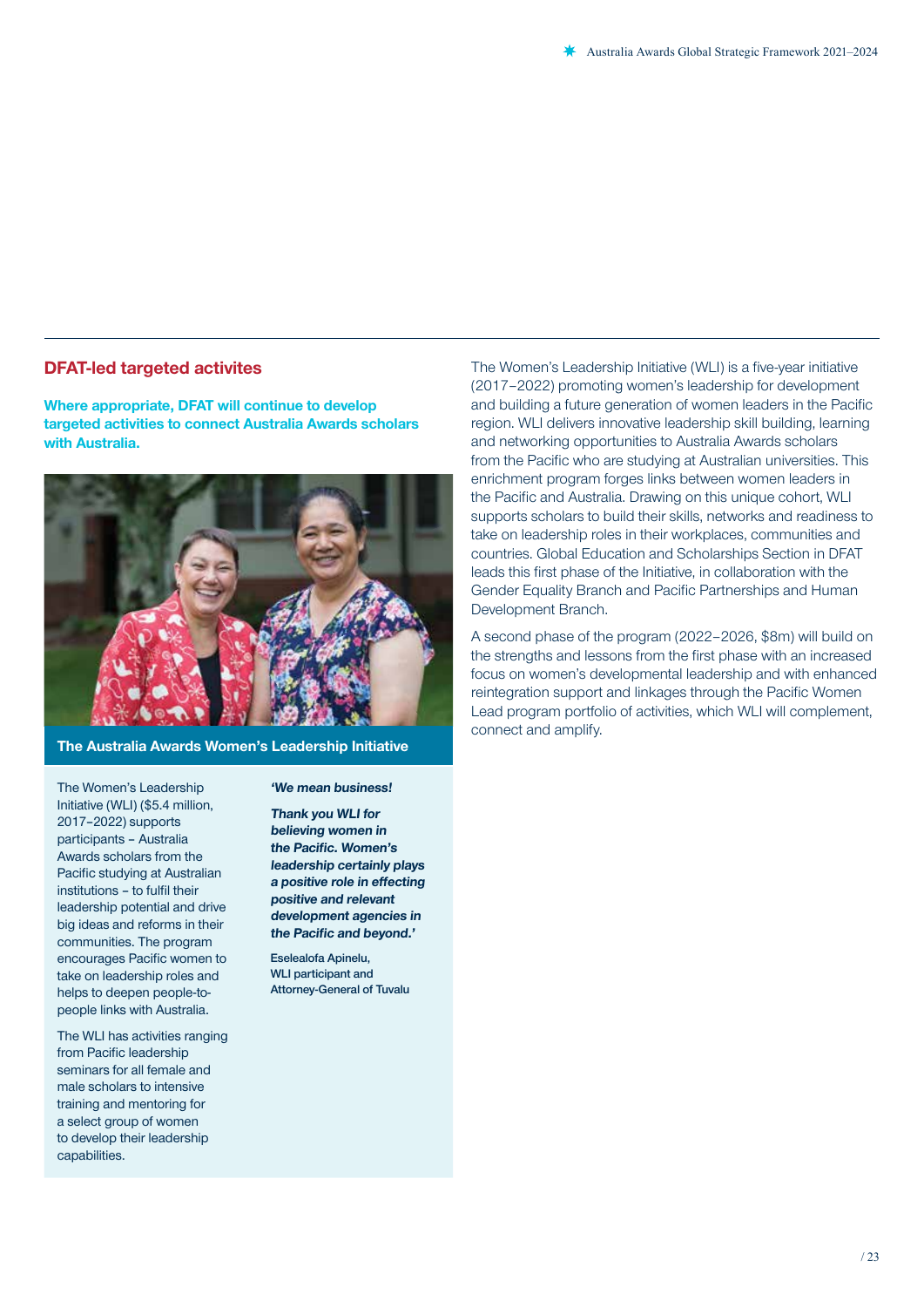#### **Linkages Framework**

The [Australia Awards Linkages Framework](https://www.dfat.gov.au/people-to-people/australia-awards/Pages/australia-awards-connecting-australia)<sup>9</sup> outlines the Australian Government's vision to enhance the Australia Awards on-award engagement experience. It provides a platform for supporting scholars to build both their professional and soft skills, make new connections while in Australia, and access an extensive range of development opportunities beyond the acquisition of their tertiary qualification.

Tools, guidance, and activities under the framework deliver:

- ways to improve access to linkage activities for all Australia Awards scholars
- increased collaboration and sharing of information and opportunities between linkage partners
- clear and coordinated linkage communication channels with scholars and stakeholders
- gender equality and support for women's leadership
- strengthened public and private sector engagement.

The framework includes a good practice guide for delivery partners, and a linkages guide for scholars.

The [Australia Awards Linkages Good Practice Guide](https://www.dfat.gov.au/sites/default/files/australia-awards-linkages-good-practice-guide.pdf)<sup>10</sup> assists Australia Awards delivery partners to achieve the best possible enrichment experience for scholars, offering practical tips, ideas and highlights existing good practice case studies.

<sup>9</sup> DFAT's *Australia Awards Linkages Framework*. https://www.dfat.gov.au/sites/default/ files/australia-awards-linkages-framework-overview.pdf

<sup>10</sup> The Australia Awards Linkages Good Practice Guide: https://www.dfat.gov.au/sites/ default/files/australia-awards-linkages-good-practice-guide.pdf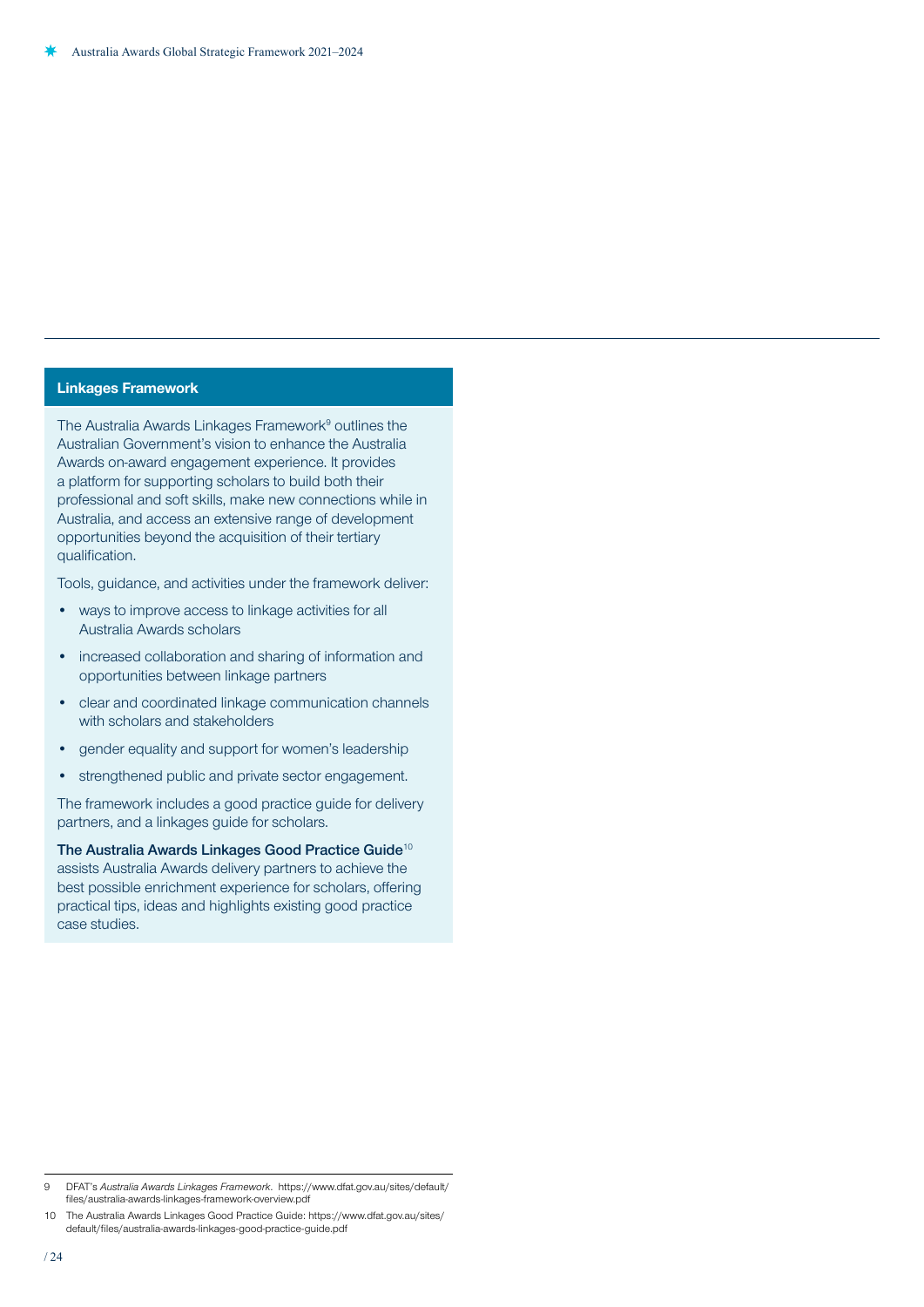### <span id="page-24-0"></span>Alumni

Australia Awards alumni are highly talented current and future leaders, influencers and change makers. Individually and collectively, they help shape the world around them. They are also Australia's partners in the region for bringing about lasting change to their countries and securing the prosperity of their citizens.

Australia Awards alumni contribute in many ways to Australia's strategic reach and influence, in the Indo-Pacific region and globally. These diverse and talented individuals are a vital diplomatic asset. Engaging more broadly with this community is a soft power priority.

Meaningful engagement with our Australia Awards alumni contributes to our national interests by:

- strengthening our people-to-people links, diplomatic relationships and mutually beneficial partnerships
- growing trade investment and business linkages
- promoting our ingenuity, capabilities and credentials in education, research and innovation
- showcasing Australia as a contemporary, innovative and open society.

Australia Awards engagement with alumni seeks to build enduring connections between alumni and Australia, strengthening our networks of influence to support achieving our diplomatic, trade, education, research and development objectives.

### **Alumni – building connections with change agents**

The connections, collaboration and cooperation between alumni and the people they met while in Australia are vast and various. Many alumni have frequent and ongoing connections on a personal level with former teachers, students or friends from Australia. These relationships provide great benefits to individual alumni in the form of friendships or providing assistance and advice in their work.

Alumni return home and pass on their knowledge and skills within their workplaces. They strengthen the organisations they work in, universities and schools they teach in, and government departments they serve. Some alumni contribute to change at a level that influences their society, their country, or makes an international impression.

Often, the connections made by alumni while in Australia have resulted in collaboration or assistance that has had an influence beyond the individual alumni and a flow-on to their colleagues and organisation, and communities. Returning alumni are significant ambassadors for Australia in terms of promoting and highlighting the role that Australia can play in business, public policy, research and beyond.

Source: [Australia Awards Global Tracer Facility Report: Global Impact](https://www.dfat.gov.au/sites/default/files/global-impact-australian-aid-scholarships-long-term-outcomes-alumni.pdf)  [of Australian Aid Scholarships](https://www.dfat.gov.au/sites/default/files/global-impact-australian-aid-scholarships-long-term-outcomes-alumni.pdf) (2020)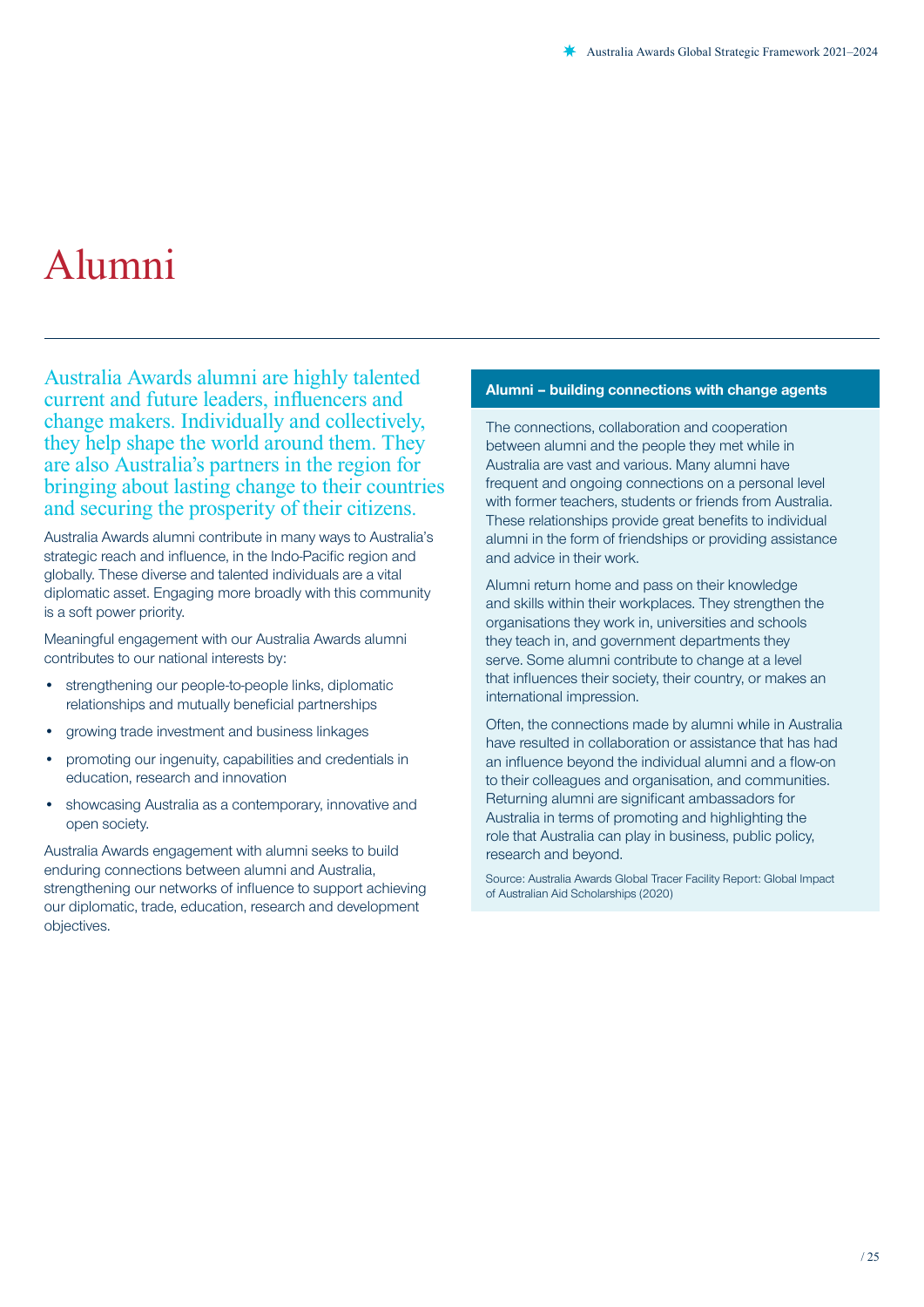### <span id="page-25-0"></span>Performance management

DFAT will continue to strengthen how we measure and improve the effectiveness of Australia Awards. Evidence-based decision making and value for money is central to performance management.

The Global Australia Awards Monitoring, Evaluation and Learning Framework (2021) is a companion document to this strategic framework which sets out how we will measure progress. It includes:

- a program logic outlining the outcomes Australia Awards are seeking to achieve, why they are important, and how we expect to achieve them through a range of change pathways
- an outline of monitoring and evaluation processes undertaken across the Australia Awards cycle by key stakeholders along with roles and responsibilities and information flows
- a system for data collection, analysis, learning and reporting that enables DFAT to tell a global performance story facilitate sharing of ideas, best practices, challenges and solutions among stakeholders and inform strategic management and adaptation.

Australia Awards are implemented across many parts of the developing world. A number of actors are involved in this implementation, and all collect, hold and use a range of information about Australia Awards and its performance. The Australia Awards Global Monitoring and Evaluation Framework (2021) outlines what information is required, when, and by whom. It also provides guidance notes to ensure consistency of data sets to feed into global annual performance reporting.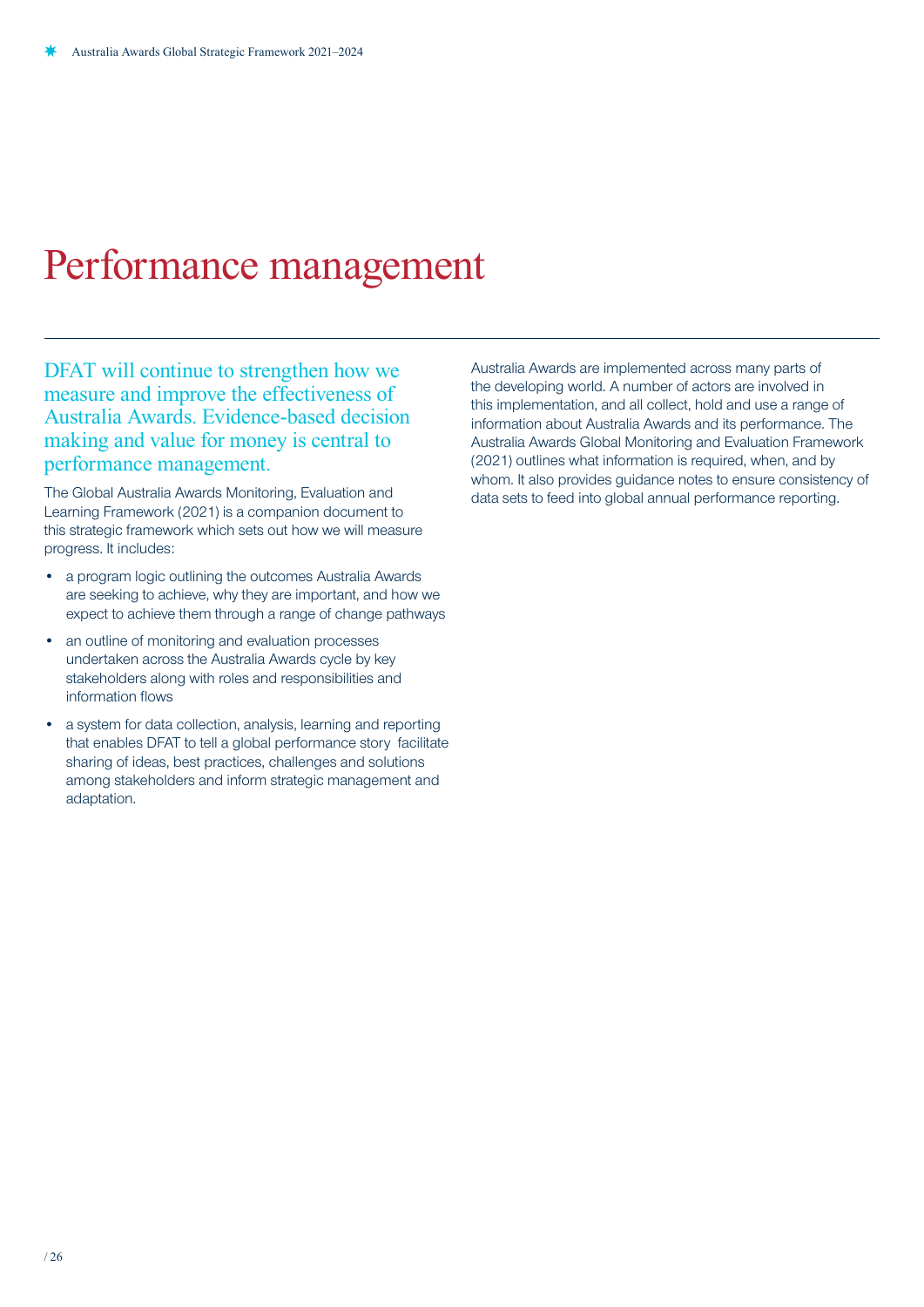### **Assessing and reporting on Australia Awards performance**

| <b>Global Education and Scholarships Section,</b><br>in collaboration with program areas | Facilitate global data collection, reporting and review against the Australia Awards Global<br>Monitoring and Evaluation Framework                    |  |  |  |  |
|------------------------------------------------------------------------------------------|-------------------------------------------------------------------------------------------------------------------------------------------------------|--|--|--|--|
|                                                                                          | Facilitate sharing of ideas, best practices, challenges and solutions among Posts, Managing<br>Contractors, institutions and other delivery partners. |  |  |  |  |
|                                                                                          | On-award surveys, analyse and distribute OASIS (Scholarship management system) data                                                                   |  |  |  |  |
|                                                                                          | Commission evaluation studies                                                                                                                         |  |  |  |  |
|                                                                                          | Report on performance annually through the Investment Performance Reporting process                                                                   |  |  |  |  |
| Country and regional programs -<br><b>Posts and/or their Managing Contractors</b>        | Ensure OASIS and global alumni network is up to date                                                                                                  |  |  |  |  |
|                                                                                          | Annual Investment Monitoring Reports                                                                                                                  |  |  |  |  |
|                                                                                          | Reporting against Core Indicators in the Australia Awards Global Monitoring and Evaluation<br>Framework on an annual basis                            |  |  |  |  |
|                                                                                          | Post-Award Evaluations, Impact Studies, Tracer Studies and Case Studies                                                                               |  |  |  |  |
|                                                                                          | Host institution annual performance assessments                                                                                                       |  |  |  |  |
|                                                                                          | Managing contractor performance assessments                                                                                                           |  |  |  |  |
|                                                                                          | Assist Global Tracer Facility with tracer studies as required                                                                                         |  |  |  |  |
| <b>Global Tracer Facility</b>                                                            | Tracer Studies, Impact Studies and Case Studies to assess long-term outcomes                                                                          |  |  |  |  |
| <b>Education and training Institutions</b>                                               | Ensure OASIS is up to date including awardee completion, welfare and critical incidents<br>information                                                |  |  |  |  |
|                                                                                          | Submission of annual report covering awardee management and performance issues                                                                        |  |  |  |  |
|                                                                                          | Provide annual reports covering various awardee management issues                                                                                     |  |  |  |  |
|                                                                                          | Share updated alumni details with DFAT (if agreed)                                                                                                    |  |  |  |  |
|                                                                                          | compliance with Australia Awards Policy Handbook and DFAT Policies                                                                                    |  |  |  |  |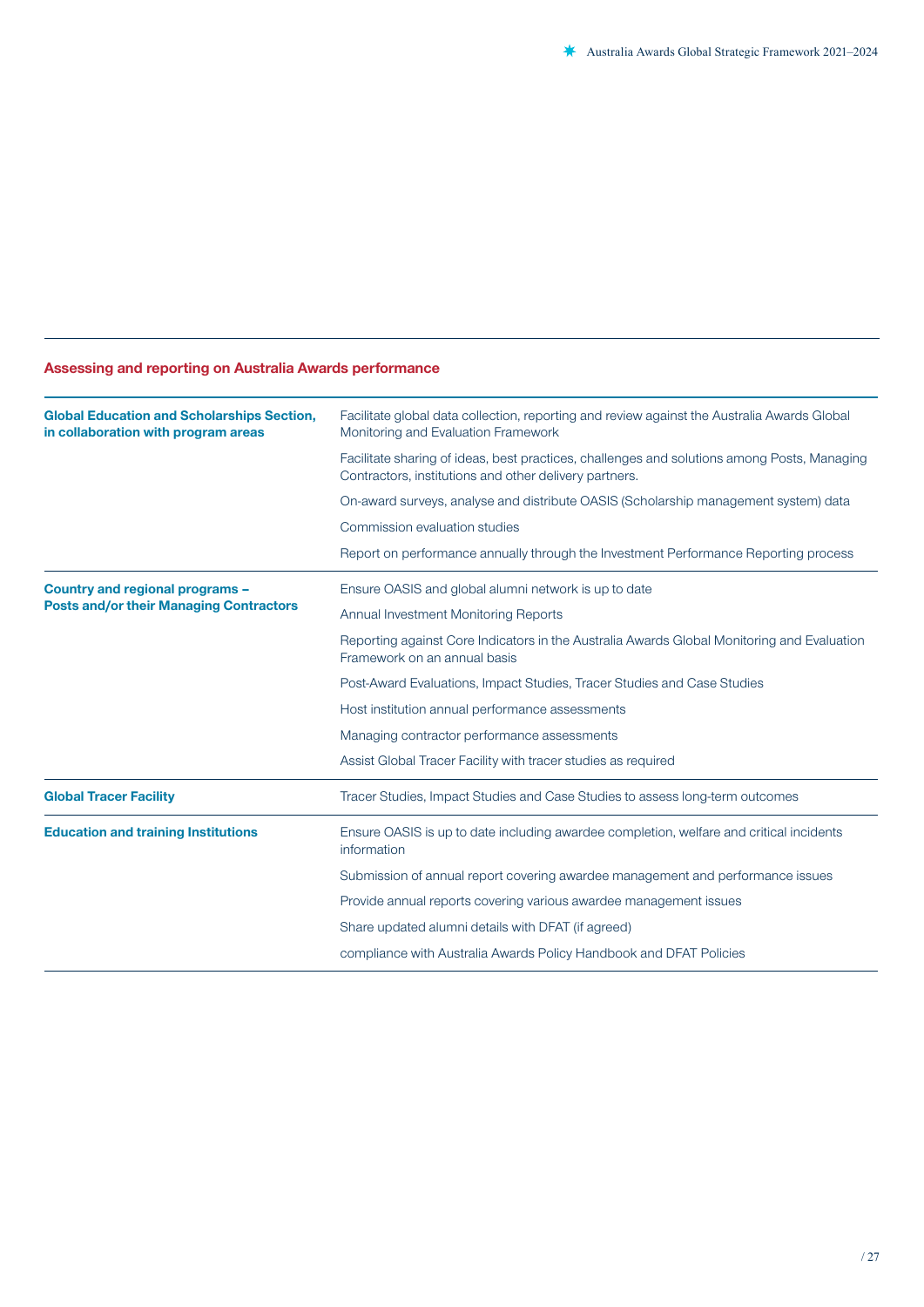### <span id="page-27-0"></span>**Australia Awards are prestigious, transformational**

**scholarships** offered to emerging leaders from across the Indo-Pacific region. Australia Awards are a feature of nearly all of Australia's bilateral aid programs, targeting the development of human resource capacity of partner countries within mutually agreed sectors and development priorities.

### **Australia Awards represent Australia's largest**

**ODA spend each year** – complementing Australia's other ODA investments including infrastructure, institutional strengthening, food security, health and education, Australia Awards are highly regarded and sought after across the Indo-Pacific and represent one of Australia's most influential soft power assets.

### **Australia Awards have a long and proud legacy.** For

more than 70 years Australian Government scholarship programs have supported our foreign, trade and economic objectives around the world by strengthening our peopleto-people links with key policy and decision makers. Since the 1950s, over 100,000 men and women have received an Australian Government Scholarship to study in Australia. In an ever changing and increasingly competitive world, investing in human capital has never been more important.

**Australia Awards strengthen our diplomatic access and influence in key emerging markets.** They reinforce our shared values with countries in our region and provide a platform to promote growth, prosperity and the importance of the international rules-based order.

### **Australia Awards are about investing in the future.**

Giving the next generation of global leaders the opportunity to undertake study, research and professional development in Australia reinforcing what we share in common. This in turn gives us influence and helps us promote our capabilities across all sectors including in economic growth sectors.

#### **Australia Awards alumni have often gone on to**

**become leaders** in government, the private sector, academia and their communities throughout the Indo-Pacific. Such networks of influence are invaluable to Australia and our interests.

### **Australia Awards alumni make substantial contributions within their own countries,** covering

a wide range of professions from medical research, environmental management, engineering, women's economic empowerment and social protection. Many alumni have been front and centre in the fight against the COVID-19 pandemic. For Australia to remain safe, stable, prosperous and secure, countries in our Indo-Pacific neighbourhood must be too.

**Australia Awards are equitable.** To ensure equity and broad participation across all levels of society, we encourage women, people with disability, ethnic minorities, people living in rural areas and members of socio-economically disadvantaged groups to apply.

### **Australia Awards support and showcase Australia's**

**world-class education sector** in a globally competitive marketplace. Many alumni describe their Australian study experience as transformational, allowing them to view the world differently, embrace new ways of thinking, new technology and innovative approaches to problem solving.

### **The Australia Awards are a whole-of-government**

**initiative** administered by the DFAT and ACIAR. They support the Department's Partnerships for Recovery policy by equipping awardees with specialist skills and knowledge to drive positive change and contribute to addressing the health, economic and social impacts of COVID-19 in their home countries. This in turn contributes to a stable, prosperous and resilient Indo-Pacific.